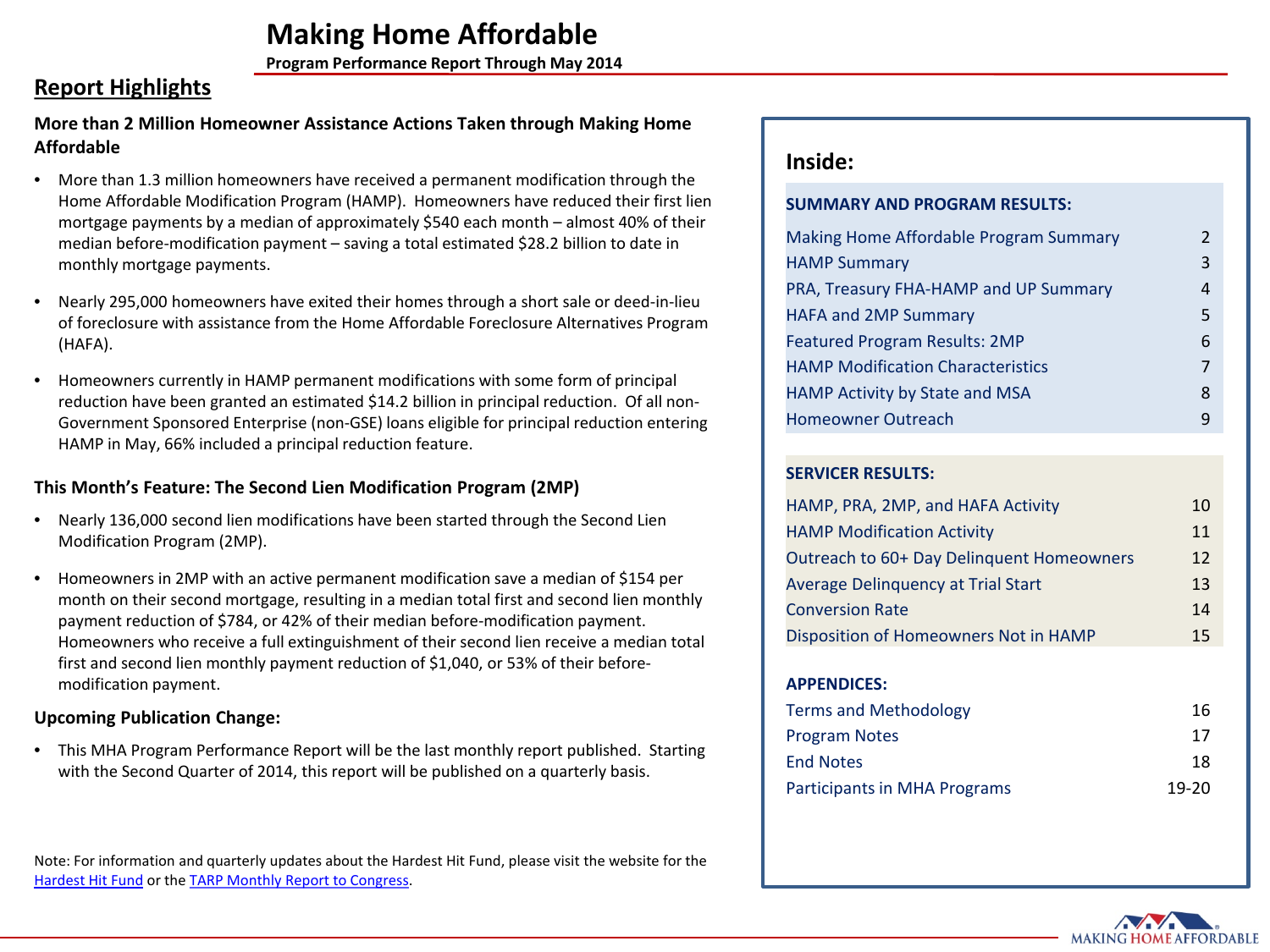**Program Performance Report Through May 2014**

## **Making Home Affordable Program Activity**

The Making Home Affordable Program was launched in March 2009 with the Home Affordable Modification Program (HAMP), which provides assistance to struggling homeowners by lowering monthly first lien mortgage payments to an affordable level. Additional programs were subsequently rolled out to expand the program's reach.

**In total, the MHA program has completed more than 2 million first and second lien permanent modifications, HAFA transactions, and UP forbearance plans.**

|                                                                | Program-to-Date | <b>Reported Since Prior</b><br>Period | Program                         | <b>Purpose</b>                                                                                                                                                                   |
|----------------------------------------------------------------|-----------------|---------------------------------------|---------------------------------|----------------------------------------------------------------------------------------------------------------------------------------------------------------------------------|
| MHA First Lien Permanent Modifications<br>Started <sup>®</sup> | 1,615,764       | 18,916                                | MHA First Lien<br>Modifications | The Home Affordable Modification Program (HAMP)<br>provides eligible borrowers the opportunity to lower the                                                                      |
| 2MP Modifications Started                                      | 135,760         | 2,055                                 |                                 | first lien mortgage payment to affordable and sustainable<br>levels through a uniform loan modification process.                                                                 |
| <b>HAFA Transactions Completed</b>                             | 294,598         | 5,999                                 |                                 | Effective June 2012, HAMP's eligibility requirements wer<br>expanded to include a "Tier 2" evaluation for non-GSE                                                                |
| UP Forbearance Plans Started (through<br>April 2014)           | 39.887          | 353                                   |                                 | loans that is modeled after the GSE Standard Modificatio<br>and includes properties that are currently occupied by a<br>tenant as well as vacant properties the borrower intends |
| Cumulative Activity <sup>1</sup>                               | 2,086,009       | 27,323                                |                                 | to rent. FHA-HAMP and RD-HAMP provide first lien                                                                                                                                 |

\*Program-to-Date Total Includes :

- 1,376,508 GSE and Non-GSE HAMP permanent modifications
- 35,776 FHA- and RD-HAMP modifications
- 203,480 GSE Standard Modifications since October 2011 under the GSEs' Servicer Alignment Initiative



### **MHA Program Activity**

2 Source: HAMP system of record for HAMP, 2MP, HAFA, FHA-HAMP, and RD-HAMP. UP participation is reported via servicer survey. GSE Standard Modification and GSE Standard HAFA data provided by Fannie Mae and Freddie Mac.

| Program                                               | <b>Purpose</b>                                                                                                                                                                                                                                                                                                                                                                                                                                                                                                                                                                                                                                                                                                                             |
|-------------------------------------------------------|--------------------------------------------------------------------------------------------------------------------------------------------------------------------------------------------------------------------------------------------------------------------------------------------------------------------------------------------------------------------------------------------------------------------------------------------------------------------------------------------------------------------------------------------------------------------------------------------------------------------------------------------------------------------------------------------------------------------------------------------|
| <b>MHA First Lien</b><br>Modifications                | The Home Affordable Modification Program (HAMP)<br>provides eligible borrowers the opportunity to lower their<br>first lien mortgage payment to affordable and sustainable<br>levels through a uniform loan modification process.<br>Effective June 2012, HAMP's eligibility requirements were<br>expanded to include a "Tier 2" evaluation for non-GSE<br>loans that is modeled after the GSE Standard Modification<br>and includes properties that are currently occupied by a<br>tenant as well as vacant properties the borrower intends<br>to rent. FHA-HAMP and RD-HAMP provide first lien<br>modifications for distressed borrowers in loans<br>guaranteed through the Federal Housing Administration<br>and Rural Housing Service. |
| Second Lien<br><b>Modification Program</b><br>(2MP)   | Provides modifications and extinguishments on second<br>liens when there has been an eligible first lien<br>modification on the same property.                                                                                                                                                                                                                                                                                                                                                                                                                                                                                                                                                                                             |
| Home Affordable<br>Foreclosure<br>Alternatives (HAFA) | Provides transition alternatives to foreclosure in the form<br>of a short sale or deed-in-lieu of foreclosure. Effective<br>November 2012, the GSEs jointly streamlined their short<br>sale and deed-in-lieu of foreclosure programs. The GSE<br>Standard HAFA program is closely aligned with Treasury's<br>MHA HAFA program. A short sale requires a third-party<br>purchaser and cooperation of junior lienholders and<br>mortgage insurers to complete the transaction.                                                                                                                                                                                                                                                                |
| Unemployment<br>Program (UP)                          | Provides temporary forbearance of mortgage principal to<br>enable unemployed borrowers to look for a new job<br>without fear of foreclosure.                                                                                                                                                                                                                                                                                                                                                                                                                                                                                                                                                                                               |
|                                                       |                                                                                                                                                                                                                                                                                                                                                                                                                                                                                                                                                                                                                                                                                                                                            |

*See Appendix for Terms and Methodology, Program Notes, End Notes and additional information on servicer participants in Making Home Affordable programs.* 

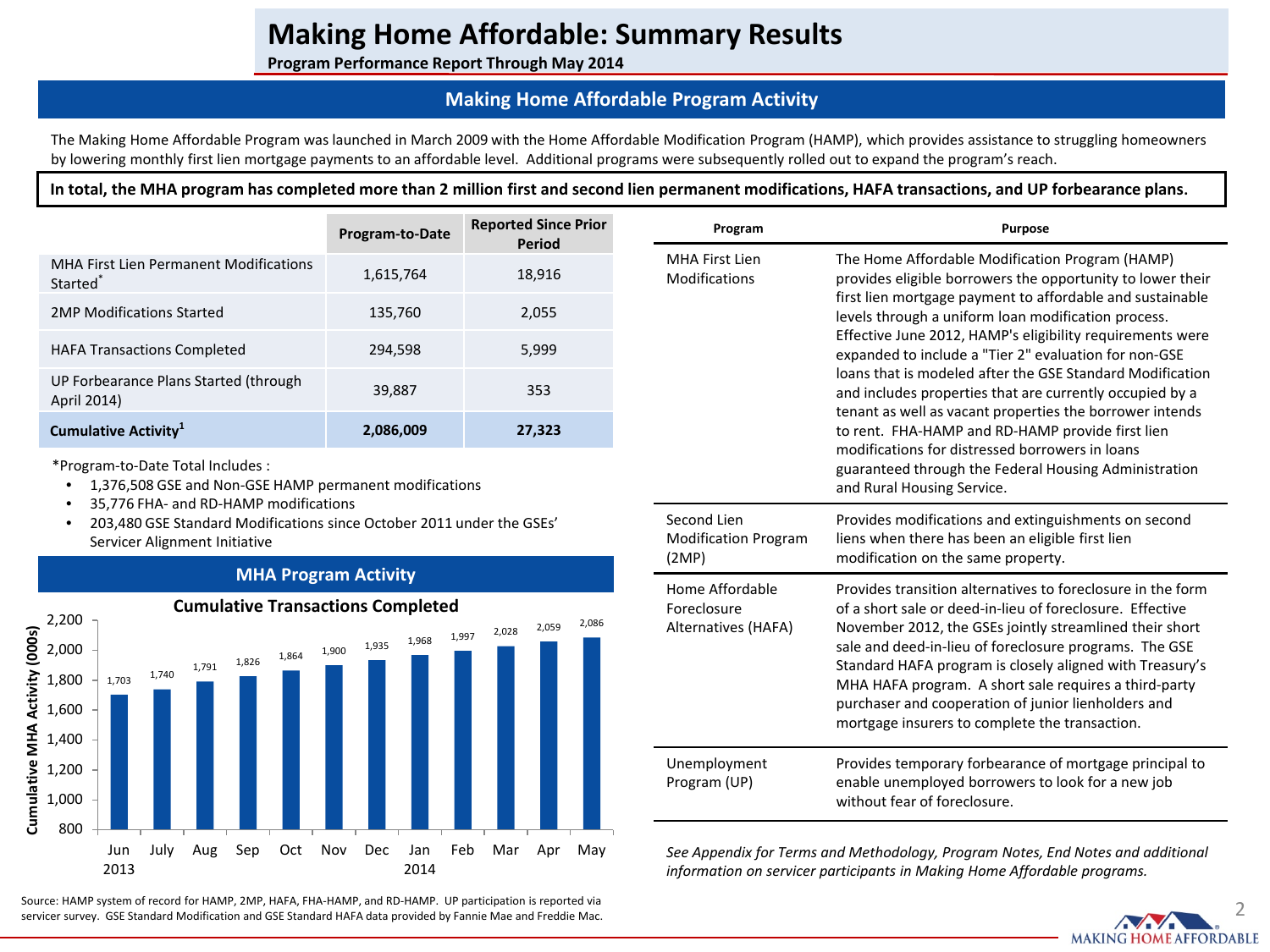**Program Performance Report Through May 2014**

## **HAMP (First Lien) Modifications**

| <b>Trial Modifications</b>                                          | Total     | <b>Permanent Modifications</b>                      | Total     |
|---------------------------------------------------------------------|-----------|-----------------------------------------------------|-----------|
| All Trials Started                                                  | 2,204,630 | All Permanent Modifications Started                 | 1,376,508 |
| Tier 1                                                              | 2,128,964 | Tier 1                                              | 1.319.403 |
| Tier 2                                                              | 75.666    | Tier 2                                              | 57,105    |
| Trials Reported Since Last Report <sup>2</sup>                      | 10,152    | Permanent Modifications Reported Since Last Report  | 11,774    |
| <b>Active Trials</b>                                                | 42.573    | Permanent Modifications Disqualified (Cumulative)** | 392.513   |
| Trial Modifications Cancelled since Verified Income<br>Requirement* | 83.602    | <b>Active Permanent Modifications</b>               | 954.694   |

\* When Treasury first launched HAMP in the spring of 2009, servicers were not required to verify a borrower's income prior to commencing a trial modification. This was the policy because of the severity of the crisis, the number of homeowners already in default, and the fact that servicers had not yet built the systems to fully implement the program. However, this resulted in many trials being cancelled once income was verified. Treasury required all servicers to verify a borrower's income as of June 2010, which substantially lowered trial cancellations. Prior to that date, 701,947 trials were cancelled, for a cumulative total of 785,549.

\*\* Does not include 29,301 loans paid off.



Servicers may enter new trial modifications into the HAMP system of record at any time. For example, 10,152 trials have entered the HAMP system of record since the prior report; 8,183 were trials with a first payment recorded this month.

**HAMP Permanent Modifications Started (Cumulative)**



3 **MAKING HOME AFFORDABLE**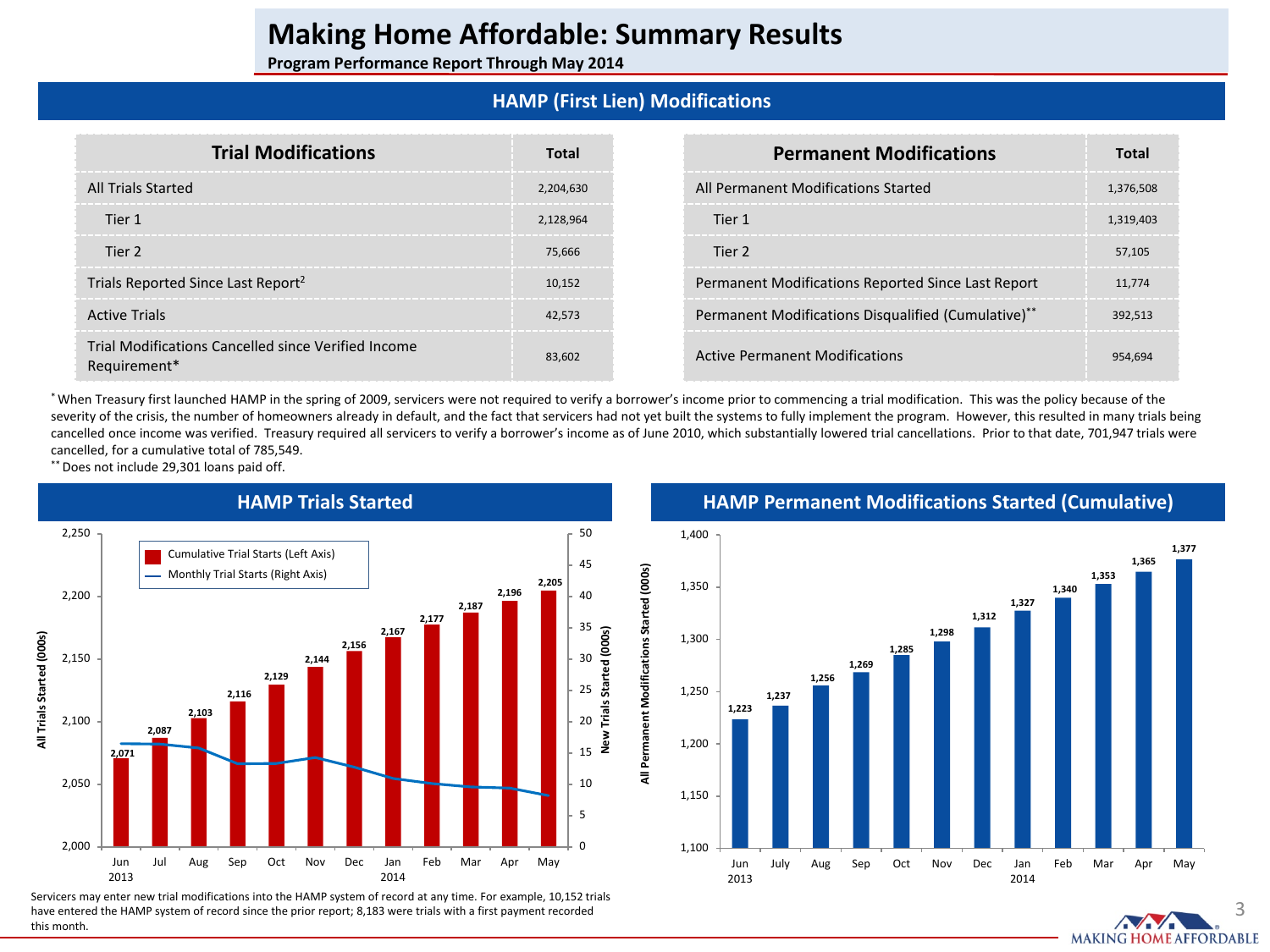**Program Performance Report Through May 2014**

## **HAMP Principal Reduction Activity**

Servicers of non-GSE loans are required to evaluate the benefit of principal reduction under the HAMP Principal Reduction Alternative (PRA) for mortgages with a loan-to-value (LTV) ratio greater than 115% when evaluating a homeowner for a HAMP first lien modification. While servicers are required to evaluate homeowners for principal reduction, they are not required to reduce principal as part of the modification. The MHA Program allows servicers to provide principal reduction on HAMP modifications in two ways:

•Under HAMP PRA, principal is reduced to lower the LTV, the investor is eligible to receive an incentive on the amount of principal reduced, and the reduction vests over a 3-year period.

•Servicers can also offer principal reduction to homeowners on a HAMP modification outside the requirements of HAMP PRA. If they do, the investor receives no incentive payment for the principal reduction and the principal reduction can be recognized immediately.

Of all non-GSE loans eligible for principal reduction that started a trial in May, 66% included a principal reduction feature, including 61% through the HAMP PRA program.

|                                                                                            | <b>HAMP Modifications</b><br>with Earned Principal<br><b>Reduction Under PRA3</b> | <b>HAMP Modifications</b><br>with Upfront Principal<br><b>Reduction Outside of</b><br><b>PRA</b> | <b>Total HAMP</b><br><b>Modifications with</b><br><b>Principal Reduction</b> |
|--------------------------------------------------------------------------------------------|-----------------------------------------------------------------------------------|--------------------------------------------------------------------------------------------------|------------------------------------------------------------------------------|
| All Trial Modifications Started                                                            | 177,032                                                                           | 51,770                                                                                           | 228,802                                                                      |
| Trials Reported Since Last Report                                                          | 2,937                                                                             | 341                                                                                              | 3,278                                                                        |
| <b>Active Trial Modifications</b>                                                          | 10,839                                                                            | 1.706                                                                                            | 12,545                                                                       |
| All Permanent Modifications Started                                                        | 152,892                                                                           | 46.274                                                                                           | 199.166                                                                      |
| Permanent Modifications Reported Since Last Report                                         | 3.607                                                                             | 355                                                                                              | 3,962                                                                        |
| <b>Active Permanent Modifications</b>                                                      | 124,773                                                                           | 38.223                                                                                           | 162.996                                                                      |
| Median Principal Amount Reduced for Active Permanent Modifications <sup>4</sup>            | \$71.943                                                                          | \$56,270                                                                                         | \$67,220                                                                     |
| Median Principal Amount Reduced for Active Permanent Modifications (%) <sup>5</sup>        | 32.6%                                                                             | 18.0%                                                                                            | 30.6%                                                                        |
| Total Outstanding Principal Balance Reduced on Active Permanent Modifications <sup>4</sup> | \$11,588,967,849                                                                  | \$2,620,456,631                                                                                  | \$14,209,424,479                                                             |

## **Treasury FHA-HAMP Modification Activity**

The Treasury FHA-HAMP Program provides assistance to eligible homeowners with FHA-insured mortgages.

| All Treasury FHA-HAMP Trial Modifications Started     | 52.726 |
|-------------------------------------------------------|--------|
| All Treasury FHA-HAMP Permanent Modifications Started | 35,611 |

## **Unemployment Program (UP) Activity**

The Treasury MHA Unemployment Program (UP) provides a temporary forbearance to homeowners who are unemployed. Under Treasury guidelines, unemployed homeowners must be considered for a minimum of 12 months' forbearance.

| All UP Forbearance Plans Started                | 39.887 |
|-------------------------------------------------|--------|
| UP Forbearance Plans With Some Payment Required | 33.904 |
| UP Forbearance Plans With No Payment Required   | 5.983  |

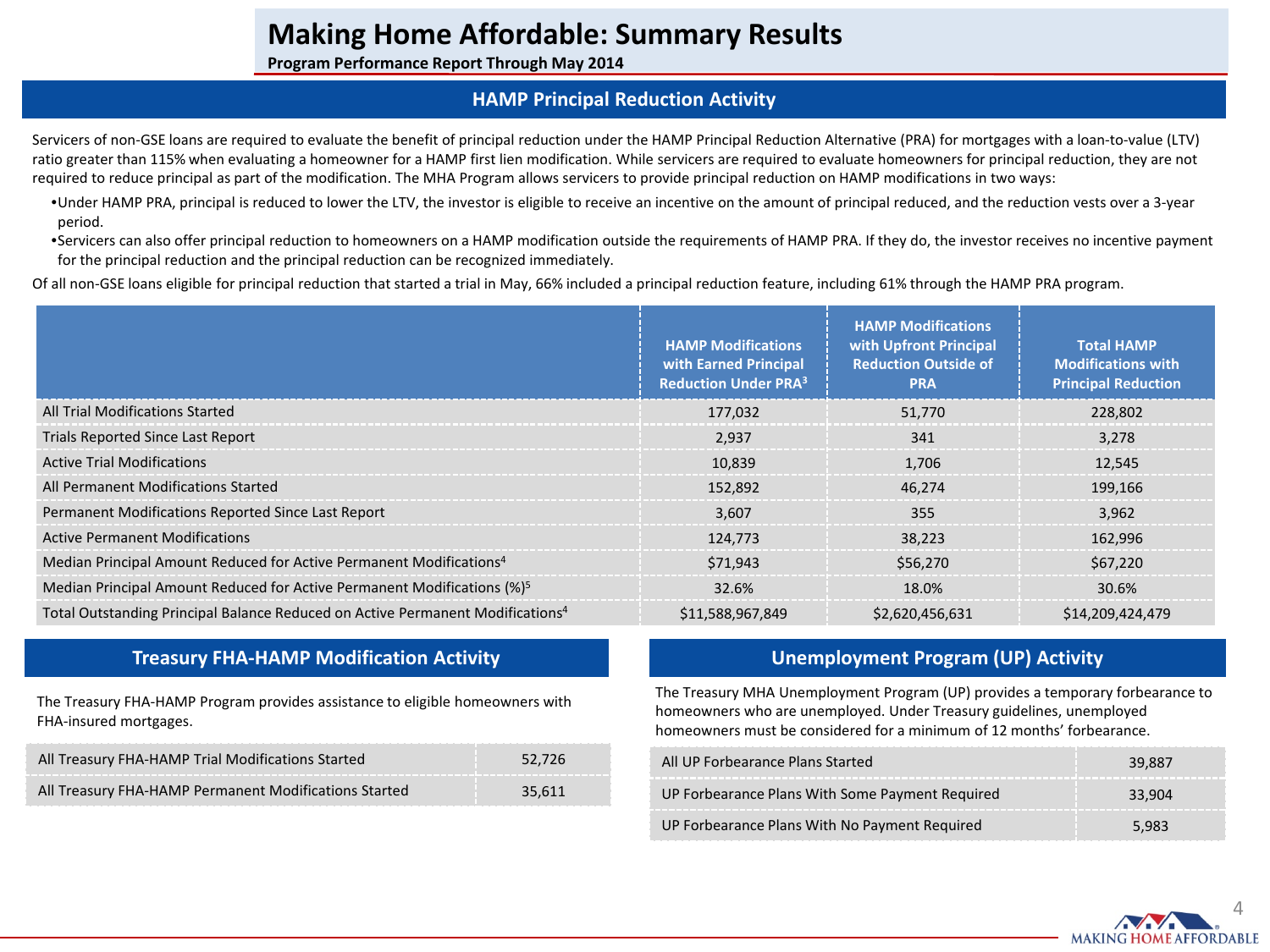**Program Performance Report Through May 2014**

## **Home Affordable Foreclosure Alternatives (HAFA) Activity**

The Home Affordable Foreclosure Alternatives Program (HAFA) offers incentives and a streamlined process for homeowners looking to exit their homes through a short sale or deed-in-lieu of foreclosure. HAFA has established important homeowner protections and an industry standard for streamlined transactions. Effective November 2012, the GSEs revised their short sale and deed-in-lieu programs. The GSE Standard HAFA program is closely aligned with Treasury's MHA HAFA program. In HAFA transactions, homeowners:

- Follow a streamlined process for short sales and deed-in-lieu transactions that requires no verification of income (unless as required by investors) and allows for preapproved short sale terms;
- Receive a waiver of deficiency once the transaction is completed that releases them from remaining mortgage debt;
- Receive at least \$3,000 in relocation assistance at closing.

|                               | <b>Non-GSE Activity</b> | <b>GSE Activity</b> | Total   |
|-------------------------------|-------------------------|---------------------|---------|
| <b>Short Sale</b>             | 152,685                 | 114,840             | 267,525 |
| Deed-in-Lieu                  | 5,607                   | 21.466              | 27.073  |
| <b>Fransactions Completed</b> | 158 292                 | I36.306             | 294.598 |

## **Second Lien Modification Program (2MP) Activity**

The Second Lien Modification Program (2MP) provides assistance to homeowners in a first lien permanent modification who have an eligible second lien with a participating HAMP servicer. This assistance can result in a modification of the second lien and even full or partial extinguishment of the second lien. Second lien modifications follow a series of steps and may include capitalization, interest rate reduction, term extension and principal forbearance or forgiveness. Effective September 2013, Treasury expanded 2MP program eligibility to include second liens with a qualifying first lien modified under the GSEs' Standard Modification program.

2MP modifications and partial extinguishments require that the qualifying first lien modification be permanent and active and that the second lien have an unpaid balance of \$5,000 or more and a monthly payment of at least \$100.

| All Second Lien Modifications Started (Cumulative)*                        | 135.760 | <b>Second Lien Extinguishment Details</b>                      |         |
|----------------------------------------------------------------------------|---------|----------------------------------------------------------------|---------|
| Second Lien Modifications Involving Full Lien Extinguishments              | 36.493  | Median Amount of Full Extinguishment                           | S59.886 |
| Second Lien Modifications Disqualified**                                   | 11.670  | Median Amount of Partial Extinguishment for Active Second Lien |         |
| Active Second Lien Modifications***                                        | 82.757  | <b>Modifications</b>                                           | \$9.735 |
| Active Second Lien Modifications Involving Partial Lien<br>Extinguishments | 10.459  |                                                                |         |

\* Includes 4,019 loans that have a qualifying first lien GSE Standard Modification.

\*\*Does not include 4,840 loans paid off.

\*\*\* Includes 6,825 loans in active non-payment status whereby the 1MP has disqualified from HAMP. As a result, the servicer is no longer required to report payment activity on the 2MP modification.

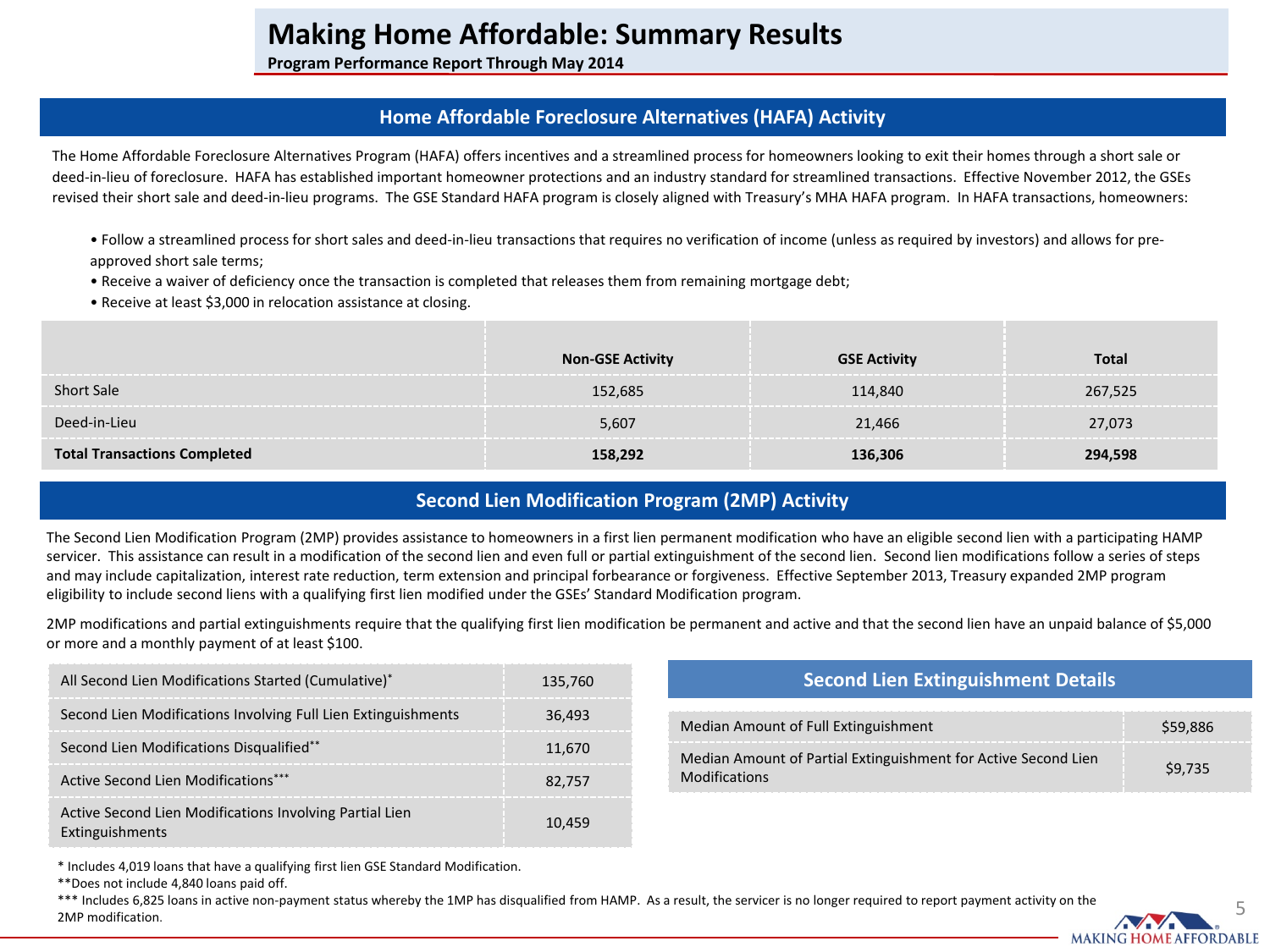**Program Performance Report Through May 2014**

## **Featured Program Results: The Second Lien Modification Program (2MP)**

### **Estimated Eligible 2nd Liens**

• Based on survey data as reported by servicers through May 2014, approximately 24,000 second liens may be eligible to receive a 2MP modification. Many of these are in the evaluation process by the servicers, awaiting homeowner response to the 2MP offer, or awaiting conversion of the first lien HAMP trial to permanent modification. • Important factors affecting the size of the population of second liens eligible for 2MP modifications include:

 $\triangleright$  Servicer participation in 2MP is voluntary; current 2MP servicers represent approximately 61% of the homeowners with active, permanent HAMP first lien modifications.

 $\triangleright$  Under 2MP, participating servicers are notified when a match is found between one of their second liens and a qualifying first lien modification. Survey data indicates that program to date, 363,613 qualifying first lien modifications have been matched with a second lien. Of these matched second liens, approximately 56% are found to be ineligible for a 2MP modification. The most common reasons for ineligibility are:

- Cancellation or failure of a trial or permanent first lien HAMP modification,
- Extinguishment of the second lien prior to evaluation for 2MP,
- Failure of a 2MP trial modification, and
- Some homeowners with eligible second liens decline to participate in 2MP.

| <b>2MP Participating Servicer</b> | <b>2MP Modifications</b><br><b>Started</b> | <b>Current Estimated</b><br><b>Eligible 2nd Liens</b> |
|-----------------------------------|--------------------------------------------|-------------------------------------------------------|
| Bank of America, N.A.             | 36,105                                     | 8.484                                                 |
| CitiMortgage, Inc.                | 16,929                                     | 3,621                                                 |
| JPMorgan Chase Bank, N.A.         | 38,470                                     | 3,168                                                 |
| Nationstar Mortgage, LLC          | 4,160                                      | 2,215                                                 |
| Wells Fargo Bank, N.A.            | 20,919                                     | 4,125                                                 |
| <b>Other Servicers</b>            | 19,177                                     | 2,112                                                 |
| <b>Total</b>                      | 135,760                                    | 23,725                                                |

### **Modification Characteristics**

HAMP borrowers with an active 2MP modification, including those with a partial extinguishment of their second lien, save a median \$784, or 42% of their combined total first and second lien monthly mortgage payment.

Those who received a full extinguishment of their second lien have reduced their total monthly mortgage payment by a median amount of \$1,040, or 53%.

| Median Monthly Payment Reduction for Active 2MP<br><b>Modifications</b>                    | \$154         |
|--------------------------------------------------------------------------------------------|---------------|
| Total Outstanding Principal Balance Extinguished through<br>partial or full extinguishment | \$2.8 Billion |
|                                                                                            |               |

Top three States by Activity, Percent of Total 2MP Modifications Started:

| • California | 35% |
|--------------|-----|
| • Florida    | 9%  |
| • New York   | 7%  |



**MAKING HOME AFFORDABLE** 

■ Cumulative 2MP Modifications Started

Note: Only five of the seven top SPA servicers participate in 2MP. See Appendix for servicer participants in 2MP and other programs.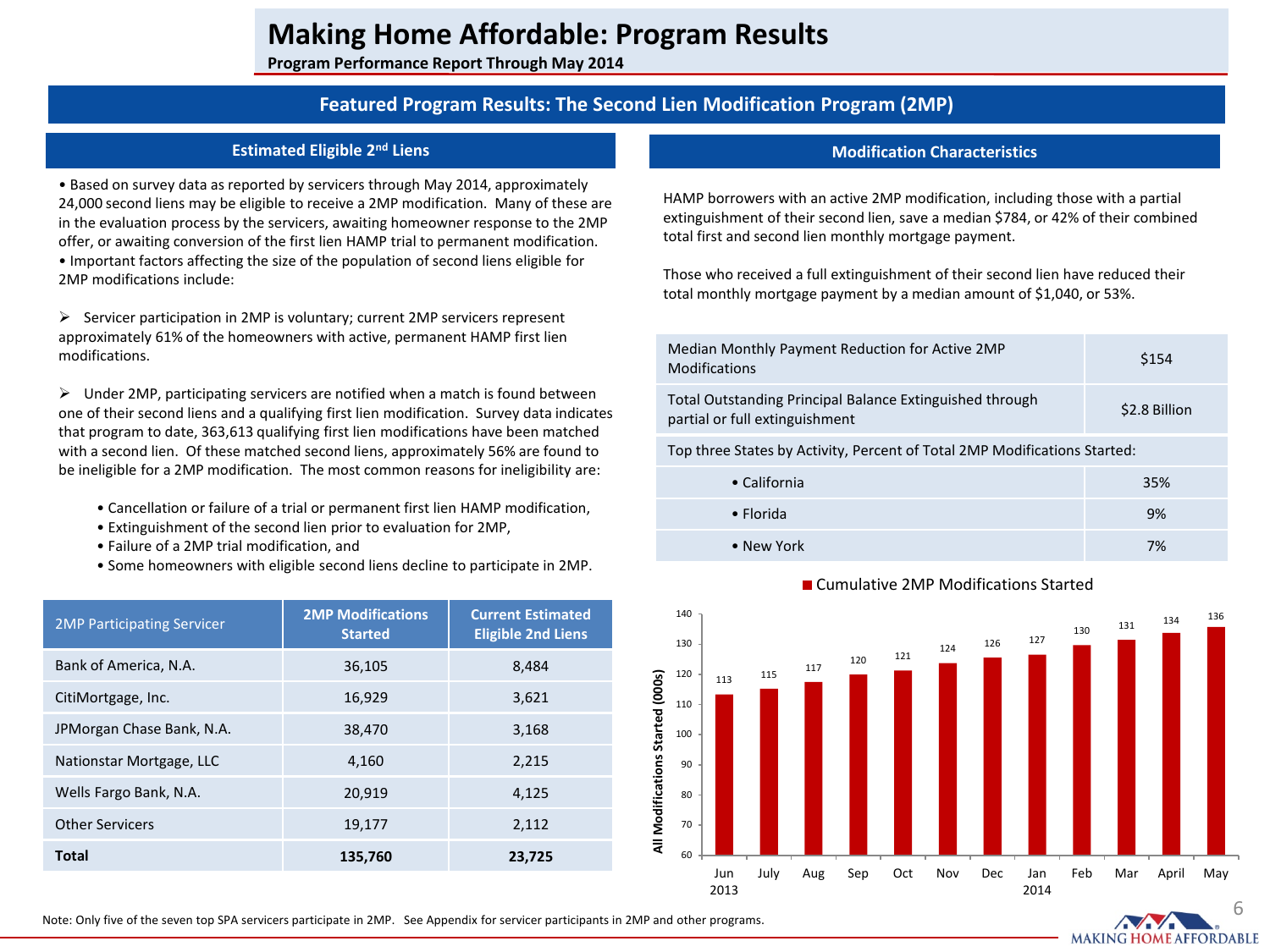**Program Performance Report Through May 2014**

## **HAMP Homeowner Benefits and First Lien Modification Characteristics**

Aggregate payment savings to homeowners who received HAMP first lien permanent modifications are estimated to total **approximately \$28.2 billion**, program to date, compared with unmodified mortgage obligations. The median monthly savings for homeowners in active permanent first lien modifications is \$540, or **39% of the median monthly payment** before modification.

### **Modification Steps of Active Permanent Modifications**

HAMP modifications follow a series of waterfall steps. The modification steps include interest rate adjustment, term extension and principal forbearance.

- Under Tier 1, servicers apply the modification steps in sequence until the homeowner's post-modification front-end debt-to-income (DTI) ratio is 31%. The impact of each modification step can vary to achieve the target of 31%.
- Under Tier 2, servicers apply consistent modification terms resulting in the homeowner's post-modification DTI falling within an allowable target range.<sup>6</sup>

Active permanent modifications reflect the following **modification steps**:

| <b>Modification Step</b>     | Tier 1 | Tier 2 |
|------------------------------|--------|--------|
| Interest Rate Reduction      | 96.0%  | 75.2%  |
| <b>Term Extension</b>        | 64.1%  | 69.8%  |
| <b>Principal Forbearance</b> | 34.4%  | 31.4%  |

| <b>Select Median Characteristics of Active Permanent Modifications</b> |                                      |                                     |                                  |  |  |  |  |
|------------------------------------------------------------------------|--------------------------------------|-------------------------------------|----------------------------------|--|--|--|--|
| <b>Loan Characteristic</b>                                             | <b>Before</b><br><b>Modification</b> | <b>After</b><br><b>Modification</b> | <b>Median</b><br><b>Decrease</b> |  |  |  |  |
| <b>Front-End Debt-to-Income Ratio</b>                                  |                                      |                                     |                                  |  |  |  |  |
| Tier 1                                                                 | 45.6%                                | 31.0%                               | $-15.2$ pct pts                  |  |  |  |  |
| Tier 2                                                                 | 28.6%                                | 21.7%                               | $-6.6$ pct pts                   |  |  |  |  |
| <b>Back-End Debt-to-Income Ratio</b>                                   |                                      |                                     |                                  |  |  |  |  |
| Tier 1                                                                 | 68.9%                                | 50.5%                               | $-15.4$ pct pts                  |  |  |  |  |
| Tier 2                                                                 | 45.2%                                | 37.5%                               | $-6.6$ pct pts                   |  |  |  |  |
| <b>Median Monthly Housing Payment</b>                                  |                                      |                                     |                                  |  |  |  |  |
| Tier 1                                                                 | \$1,408.76                           | \$788.34                            | ( \$555.60)                      |  |  |  |  |
| Tier 2                                                                 | \$1,094.21                           | \$720.94                            | (5338.68)                        |  |  |  |  |

### **Homeowner Characteristics**

- The primary hardship reason for the majority of homeowners in active permanent modifications is loss of income (curtailment of income or unemployment).
- The median gross monthly income of homeowners in the program is \$3,881.
- The median credit score of homeowners in the program is 577.
- Of all HAMP trial modifications started, **80% of homeowners were at least 60 days delinquent at trial start**. The rest were up to 59 days delinquent or current and in imminent default.
- Tier 2 provides another modification opportunity for struggling homeowners who did not qualify for Tier 1 or received a Tier 1 trial or permanent modification but lost good standing. Of the Tier 2 trial modifications started:
- 24% were previously in a Tier 1 trial or permanent modification.
- 14% were previously evaluated for Tier 1 and did not meet eligibility requirements.
- Of the Tier 2 trial modifications started, **6% were for non owner-occupied properties**.

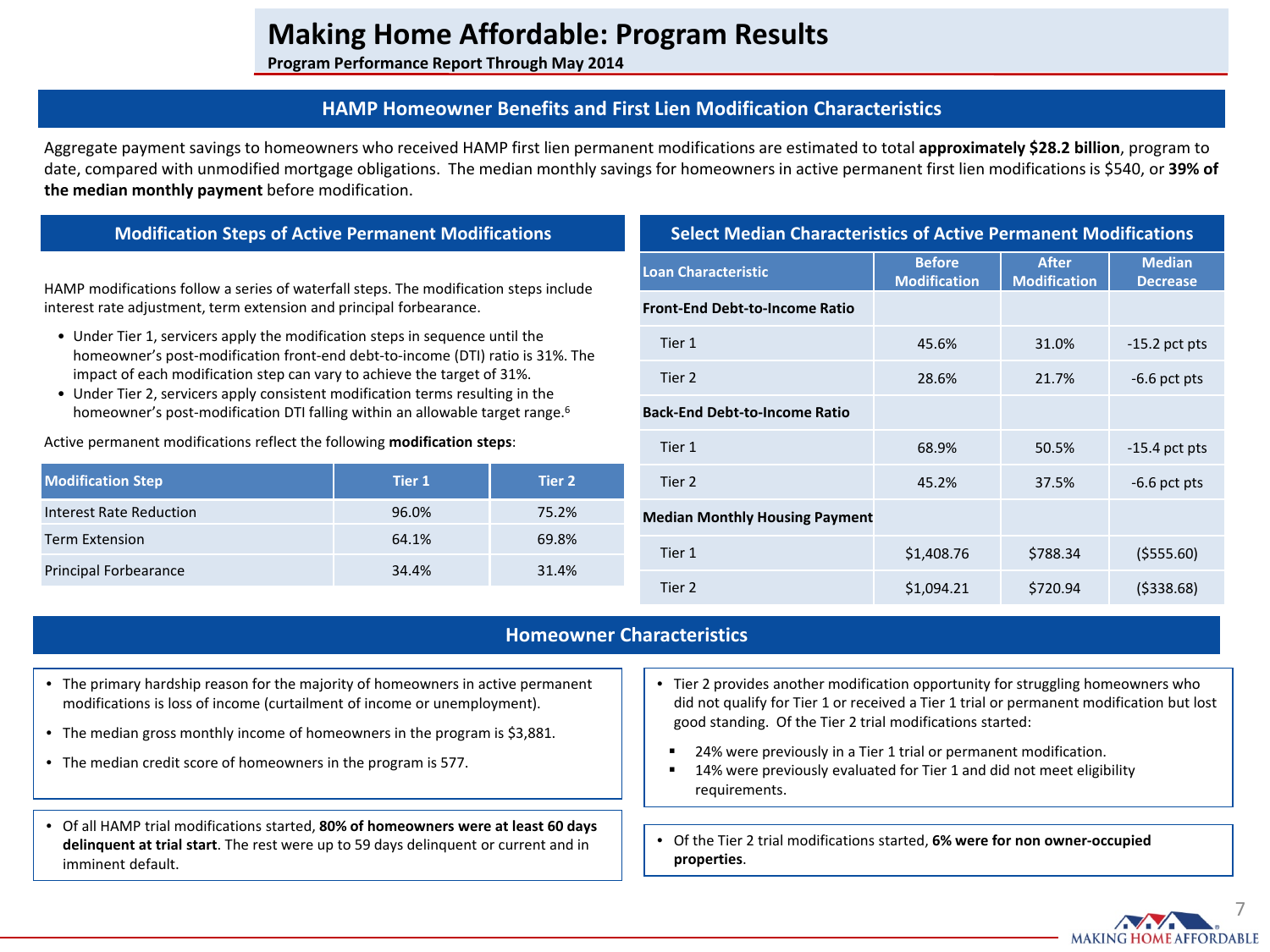**Program Performance Report Through May 2014**

## **HAMP Activity by State**

**Median %** 

**Active**

**Median \$** 

|                            |                      |                            | 15 Metropolitan Areas With |               |
|----------------------------|----------------------|----------------------------|----------------------------|---------------|
| <b>Active</b><br>Permanent | Median \$<br>Payment | <b>Median %</b><br>Payment |                            | <b>Active</b> |

| <b>State</b> | <b>Active</b><br><b>Trials</b> | .<br><b>Permanent</b><br><b>Modifications</b> | Median \$<br><b>Payment</b><br>Reduction <sup>7</sup> | Median %<br><b>Payment</b><br>Reduction <sup>7</sup> | <b>State</b> | <b>Active</b><br><b>Trials</b> | Active<br><b>Permanent</b><br><b>Modifications</b> | Median \$<br><b>Payment</b><br>Reduction <sup>7</sup> | Median %<br><b>Payment</b><br>Reduction <sup>7</sup> | <b>Metropo</b>                 |
|--------------|--------------------------------|-----------------------------------------------|-------------------------------------------------------|------------------------------------------------------|--------------|--------------------------------|----------------------------------------------------|-------------------------------------------------------|------------------------------------------------------|--------------------------------|
| AK           | 18                             | 425                                           | \$494.85                                              | 33%                                                  | <b>MT</b>    | 28                             | 1,062                                              | \$437.83                                              | 36%                                                  | Los Angele                     |
| AL           | 390                            | 5,328                                         | \$287.83                                              | 35%                                                  | <b>NC</b>    | 971                            | 17,177                                             | \$332.32                                              | 36%                                                  | Ana, CA                        |
| <b>AR</b>    | 158                            | 2,044                                         | \$279.91                                              | 35%                                                  | <b>ND</b>    | 12                             | 144                                                | \$290.55                                              | 33%                                                  | New York-I                     |
| <b>AZ</b>    | 661                            | 34,072                                        | \$481.92                                              | 41%                                                  | <b>NE</b>    | 84                             | 1,269                                              | \$282.70                                              | 35%                                                  | Long Island                    |
| CA           | 6,215                          | 245,063                                       | \$764.45                                              | 40%                                                  | <b>NH</b>    | 178                            | 4,080                                              | \$504.14                                              | 37%                                                  | Miami-Fort<br>Beach, FL        |
| CO           | 447                            | 13,204                                        | \$441.98                                              | 36%                                                  | <b>NJ</b>    | 2,051                          | 31,205                                             | \$693.60                                              | 41%                                                  | Chicago-Jo                     |
| <b>CT</b>    | 734                            | 12,624                                        | \$582.27                                              | 41%                                                  | <b>NM</b>    | 169                            | 3,245                                              | \$388.30                                              | 37%                                                  | WI                             |
| <b>DC</b>    | 68                             | 1,633                                         | \$600.19                                              | 35%                                                  | <b>NV</b>    | 621                            | 20,005                                             | \$567.24                                              | 42%                                                  | Riverside-S                    |
| DE           | 197                            | 2,793                                         | \$449.68                                              | 35%                                                  | <b>NY</b>    | 3,264                          | 50,395                                             | \$860.29                                              | 42%                                                  | Ontario, CA                    |
| FL.          | 5,576                          | 118,905                                       | \$505.55                                              | 43%                                                  | OН           | 1,341                          | 20,045                                             | \$310.99                                              | 38%                                                  | Washingto                      |
| GA           | 1,543                          | 33,470                                        | \$395.12                                              | 40%                                                  | OK           | 178                            | 2,294                                              | \$269.52                                              | 36%                                                  | Alexandria                     |
| HI           | 175                            | 3,737                                         | \$860.84                                              | 36%                                                  | OR           | 374                            | 10,616                                             | \$496.15                                              | 38%                                                  | Atlanta-Sar                    |
| IA           | 160                            | 2,202                                         | \$275.00                                              | 36%                                                  | PA           | 1,657                          | 20,684                                             | \$378.68                                              | 36%                                                  | GA                             |
| ID           | 110                            | 3,467                                         | \$410.40                                              | 37%                                                  | <b>RI</b>    | 250                            | 4,537                                              | \$576.40                                              | 42%                                                  | Phoenix-M                      |
| IL.          | 2,244                          | 48,933                                        | \$553.69                                              | 44%                                                  | <b>SC</b>    | 547                            | 8,748                                              | \$327.79                                              | 35%                                                  | San Francis                    |
| IN           | 673                            | 9,023                                         | \$282.52                                              | 36%                                                  | <b>SD</b>    | 13                             | 320                                                | \$285.43                                              | 32%                                                  | CA                             |
| <b>KS</b>    | 148                            | 2,235                                         | \$311.91                                              | 35%                                                  | <b>TN</b>    | 751                            | 9,697                                              | \$312.58                                              | 37%                                                  | San Diego-                     |
| KY           | 297                            | 3,558                                         | \$287.09                                              | 36%                                                  | <b>TX</b>    | 1,729                          | 26,859                                             | \$303.99                                              | 36%                                                  | СA                             |
| LA           | 398                            | 5,424                                         | \$306.76                                              | 35%                                                  | UT           | 199                            | 7,996                                              | \$476.22                                              | 35%                                                  | Orlando-Ki                     |
| MA           | 1,325                          | 22,269                                        | \$640.66                                              | 39%                                                  | VA           | 905                            | 22,281                                             | \$540.61                                              | 35%                                                  |                                |
| <b>MD</b>    | 1,614                          | 30,372                                        | \$625.37                                              | 38%                                                  | VT           | 49                             | 862                                                | \$414.07                                              | 37%                                                  | <b>Boston-Car</b><br><b>NH</b> |
| <b>ME</b>    | 169                            | 2,643                                         | \$423.99                                              | 38%                                                  | <b>WA</b>    | 837                            | 20,407                                             | \$550.80                                              | 37%                                                  |                                |
| MI           | 1,078                          | 26,992                                        | \$378.04                                              | 40%                                                  | WI           | 530                            | 8,770                                              | \$375.46                                              | 39%                                                  | Las Vegas-I                    |
| <b>MN</b>    | 442                            | 14,045                                        | \$463.05                                              | 38%                                                  | <b>WV</b>    | 58                             | 1,257                                              | \$333.44                                              | 32%                                                  | Philadelphi                    |
| MO           | 570                            | 9,275                                         | \$323.27                                              | 38%                                                  | <b>WY</b>    | 17                             | 423                                                | \$402.58                                              | 32%                                                  | Wilmingtor                     |
| <b>MS</b>    | 204                            | 3,296                                         | \$274.53                                              | 36%                                                  | <b>PR</b>    | 144                            | 3,270                                              | \$301.25                                              | 39%                                                  | Detroit-Wa                     |

| 15 Metropolitan Areas With Highest HAMP Activity |  |  |  |  |
|--------------------------------------------------|--|--|--|--|
|--------------------------------------------------|--|--|--|--|

| <b>Metropolitan Statistical Area</b>                   | <b>Active</b><br><b>Trials</b> | <b>Active</b><br><b>Permanent</b><br><b>Mods</b> | Median \$<br>Payment | <b>Median %</b><br>Payment<br>Reduction <sup>7</sup> Reduction <sup>7</sup> |
|--------------------------------------------------------|--------------------------------|--------------------------------------------------|----------------------|-----------------------------------------------------------------------------|
| Los Angeles-Long Beach-Santa<br>Ana, CA                | 2,088                          | 79,767                                           | \$860.10             | 41%                                                                         |
| New York-Northern New Jersey-<br>Long Island, NY-NJ-PA | 3,923                          | 66,087                                           | \$883.75             | 43%                                                                         |
| Miami-Fort Lauderdale-Pompano<br>Beach, FL             | 2,580                          | 53,405                                           | \$574.39             | 45%                                                                         |
| Chicago-Joliet-Naperville, IL-IN-<br>WI                | 2,111                          | 47,545                                           | \$563.26             | 44%                                                                         |
| Riverside-San Bernardino-<br>Ontario, CA               | 1,046                          | 45,845                                           | \$684.47             | 41%                                                                         |
| Washington-Arlington-<br>Alexandria, DC-VA-MD-WV       | 1,227                          | 31,585                                           | \$693.69             | 38%                                                                         |
| Atlanta-Sandy Springs-Marietta,<br>GА                  | 1,127                          | 26,904                                           | \$412.49             | 40%                                                                         |
| Phoenix-Mesa-Glendale, AZ                              | 454                            | 26,877                                           | \$501.73             | 41%                                                                         |
| San Francisco-Oakland-Fremont,<br>СA                   | 536                            | 22,044                                           | \$921.84             | 40%                                                                         |
| San Diego-Carlsbad-San Marcos,<br>СA                   | 437                            | 17,856                                           | \$805.00             | 38%                                                                         |
| Orlando-Kissimmee-Sanford, FL                          | 664                            | 16,898                                           | \$489.31             | 42%                                                                         |
| Boston-Cambridge-Quincy, MA-<br><b>NH</b>              | 861                            | 15,999                                           | \$680.28             | 39%                                                                         |
| Las Vegas-Paradise, NV                                 | 521                            | 16,277                                           | \$569.49             | 42%                                                                         |
| Philadelphia-Camden-<br>Wilmington, PA-NJ-DE-MD        | 1,199                          | 15,547                                           | \$443.90             | 37%                                                                         |
| Detroit-Warren-Livonia, MI                             | 581                            | 16,072                                           | \$423.25             | 42%                                                                         |

Note: A complete list of HAMP activity for all metropolitan areas is available at *http://www.treasury.gov/initiatives/financial-stability/reports/Pages/HAMP-Report.aspx*

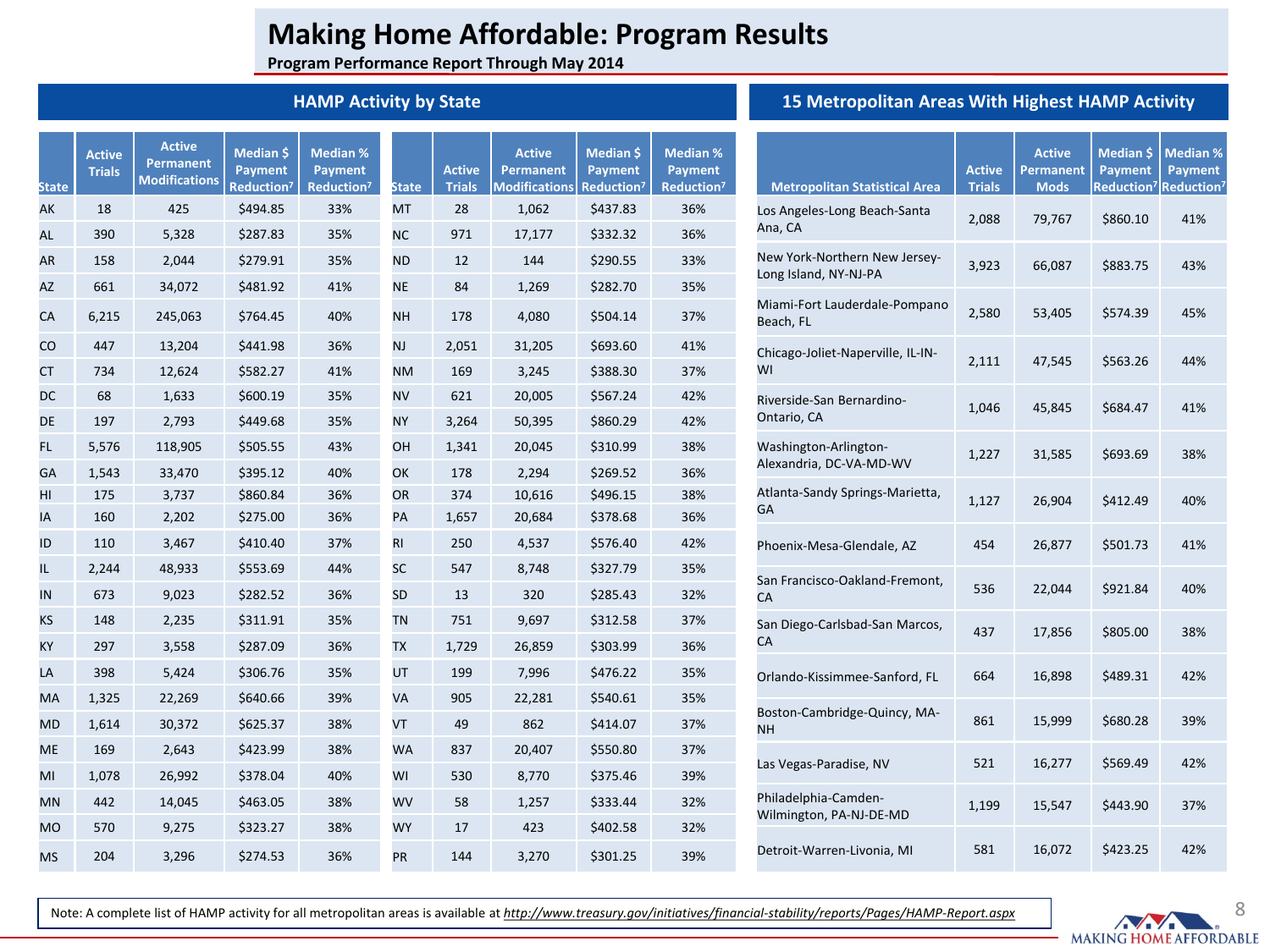**Program Performance Report Through May 2014**

### **Reaching Out to Homeowners**

**94** Treasury-sponsored Outreach Events, through May 2014, covering **57** cities, giving more than **77,000** homeowners the opportunity to meet face-to-face with their mortgage company and HUDapproved housing counselors. In addition, Treasury has partnered with the Ad Council on three different public service advertising campaigns featured in both English and Spanish, encouraging struggling homeowners nationwide to reach out for help with their mortgages.



9

**MAKING HOME AFFORDABLE** 

**NEARLY 2.4 MILLION** Homeowners referred to free housing counseling from a HUDapproved housing expert.

servicers.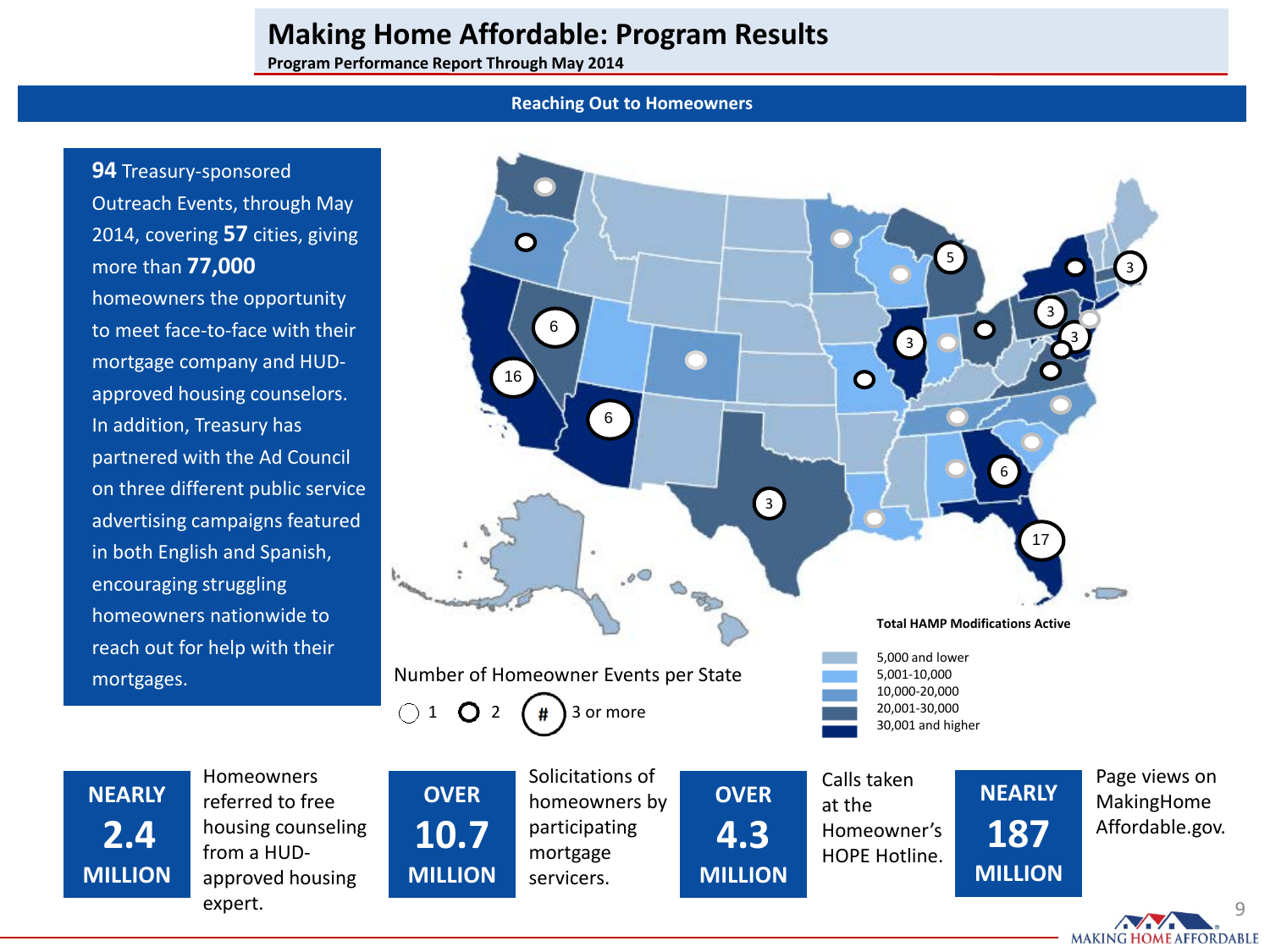**Program Performance Report Through May 2014**

## **Making Home Affordable Programs by Servicer**

|                                  |                                       | <b>HAMP First Lien Modifications</b>                             |                                 | <b>Principal Reduction Alternative</b><br>$(PRA)^9$        | <b>Second Lien</b><br><b>Modification (2MP)</b>              | <b>Home Affordable</b><br><b>Foreclosure</b><br>Alternatives (HAFA) <sup>10</sup> |
|----------------------------------|---------------------------------------|------------------------------------------------------------------|---------------------------------|------------------------------------------------------------|--------------------------------------------------------------|-----------------------------------------------------------------------------------|
| <b>Servicer</b>                  | <b>Trials</b><br>Started <sup>8</sup> | <b>Permanent</b><br><b>Modifications</b><br>Started <sup>8</sup> | <b>Trials</b><br><b>Started</b> | <b>Permanent</b><br><b>Modifications</b><br><b>Started</b> | <b>Second Lien</b><br><b>Modifications</b><br><b>Started</b> | <b>Non-GSE Transactions</b><br><b>Completed</b>                                   |
| Bank of America, N.A.            | 232,424                               | 104,831                                                          | 7,507                           | 6,424                                                      | 36,105                                                       | 46,319                                                                            |
| CitiMortgage, Inc.               | 130,370                               | 65,434                                                           | 4,606                           | 3,873                                                      | 16,929                                                       | 1,069                                                                             |
| JPMorgan Chase Bank, N.A.        | 314,365                               | 189,378                                                          | 27,827                          | 25,354                                                     | 38,470                                                       | 36,073                                                                            |
| Nationstar Mortgage LLC          | 198,164                               | 135,227                                                          | 7,630                           | 7,239                                                      | 4,160                                                        | 6,365                                                                             |
| Ocwen Loan Servicing, LLC        | 384,617                               | 279,834                                                          | 76,205                          | 63,422                                                     | N/A                                                          | 15,596                                                                            |
| Select Portfolio Servicing, Inc. | 113,637                               | 72,133                                                           | 9,574                           | 8,342                                                      | N/A                                                          | 9,776                                                                             |
| Wells Fargo Bank, N.A.           | 316,691                               | 195,267                                                          | 31,393                          | 27,896                                                     | 20,919                                                       | 27,379                                                                            |
| <b>Other Servicers</b>           | 514,362                               | 334,404                                                          | 12,290                          | 10,342                                                     | 19,177                                                       | 15,715                                                                            |
| Total                            | 2,204,630                             | 1,376,508                                                        | 177,032                         | 152,892                                                    | 135,760                                                      | 158,292                                                                           |

N/A - Servicer does not participate in the program.

*See Appendix for Terms and Methodology, Program Notes, End Notes and additional information on servicer participants in Making Home Affordable programs.* 

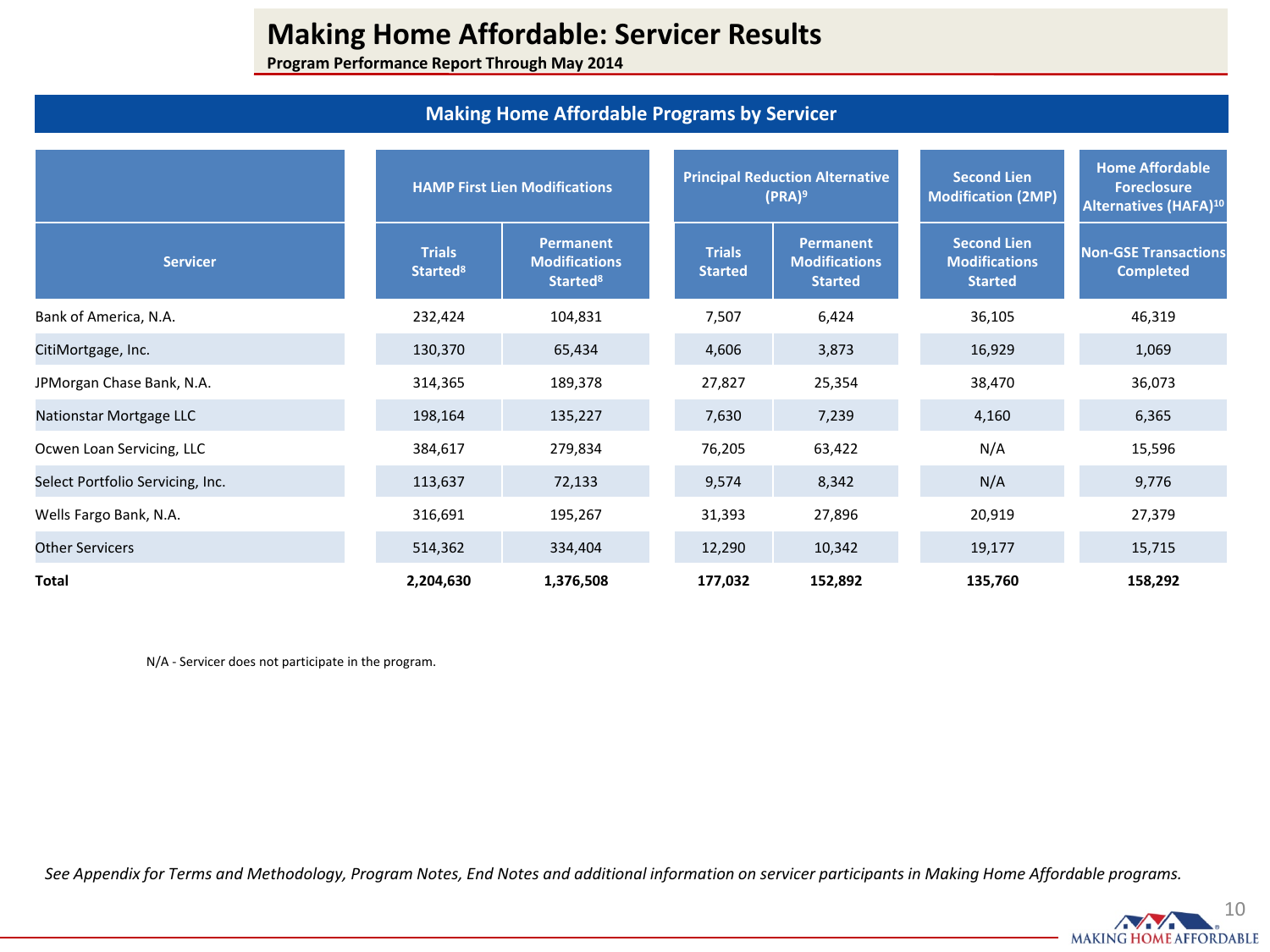**Program Performance Report Through May 2014**

# **HAMP Modification Activity by Servicer and Investor Type**

|                                  |                                                                |                                                                                       |                                                    |                                                           |            | <b>Total Active Modifications</b> |                  |              |  |
|----------------------------------|----------------------------------------------------------------|---------------------------------------------------------------------------------------|----------------------------------------------------|-----------------------------------------------------------|------------|-----------------------------------|------------------|--------------|--|
| <b>Servicer</b>                  | <b>All HAMP</b><br><b>Trials</b><br><b>Started<sup>8</sup></b> | <b>HAMP</b><br><b>Permanent</b><br><b>Modifications</b><br><b>Started<sup>8</sup></b> | <b>Active Trial</b><br>Modifications <sup>11</sup> | <b>Active</b><br><b>Permanent</b><br><b>Modifications</b> | <b>GSE</b> | <b>Private</b>                    | <b>Portfolio</b> | <b>Total</b> |  |
| Bank of America, N.A.            | 232,424                                                        | 104,831                                                                               | 3,376                                              | 69,798                                                    | 23,928     | 33,759                            | 15,487           | 73,174       |  |
| CitiMortgage, Inc.               | 130,370                                                        | 65,434                                                                                | 2,037                                              | 46,838                                                    | 28,227     | 6,370                             | 14,278           | 48,875       |  |
| JPMorgan Chase Bank, N.A.        | 314,365                                                        | 189,378                                                                               | 2,439                                              | 141,029                                                   | 64,644     | 48,473                            | 30,351           | 143,468      |  |
| Nationstar Mortgage LLC          | 198,164                                                        | 135,227                                                                               | 5,507                                              | 97,956                                                    | 56,953     | 43,441                            | 3,069            | 103,463      |  |
| Ocwen Loan Servicing, LLC        | 384,617                                                        | 279,834                                                                               | 12,301                                             | 189,279                                                   | 37,986     | 149,964                           | 13,630           | 201,580      |  |
| Select Portfolio Servicing, Inc. | 113,637                                                        | 72,133                                                                                | 3,039                                              | 41,546                                                    | 453        | 40,217                            | 3,915            | 44,585       |  |
| Wells Fargo Bank, N.A.           | 316,691                                                        | 195,267                                                                               | 5,047                                              | 143,010                                                   | 55,566     | 30,800                            | 61,691           | 148,057      |  |
| <b>Other Servicers</b>           | 514,362                                                        | 334,404                                                                               | 8,827                                              | 225,238                                                   | 171,611    | 27,752                            | 34,702           | 234,065      |  |
| Total                            | 2,204,630                                                      | 1,376,508                                                                             | 42,573                                             | 954,694                                                   | 439,368    | 380,776                           | 177,123          | 997,267      |  |

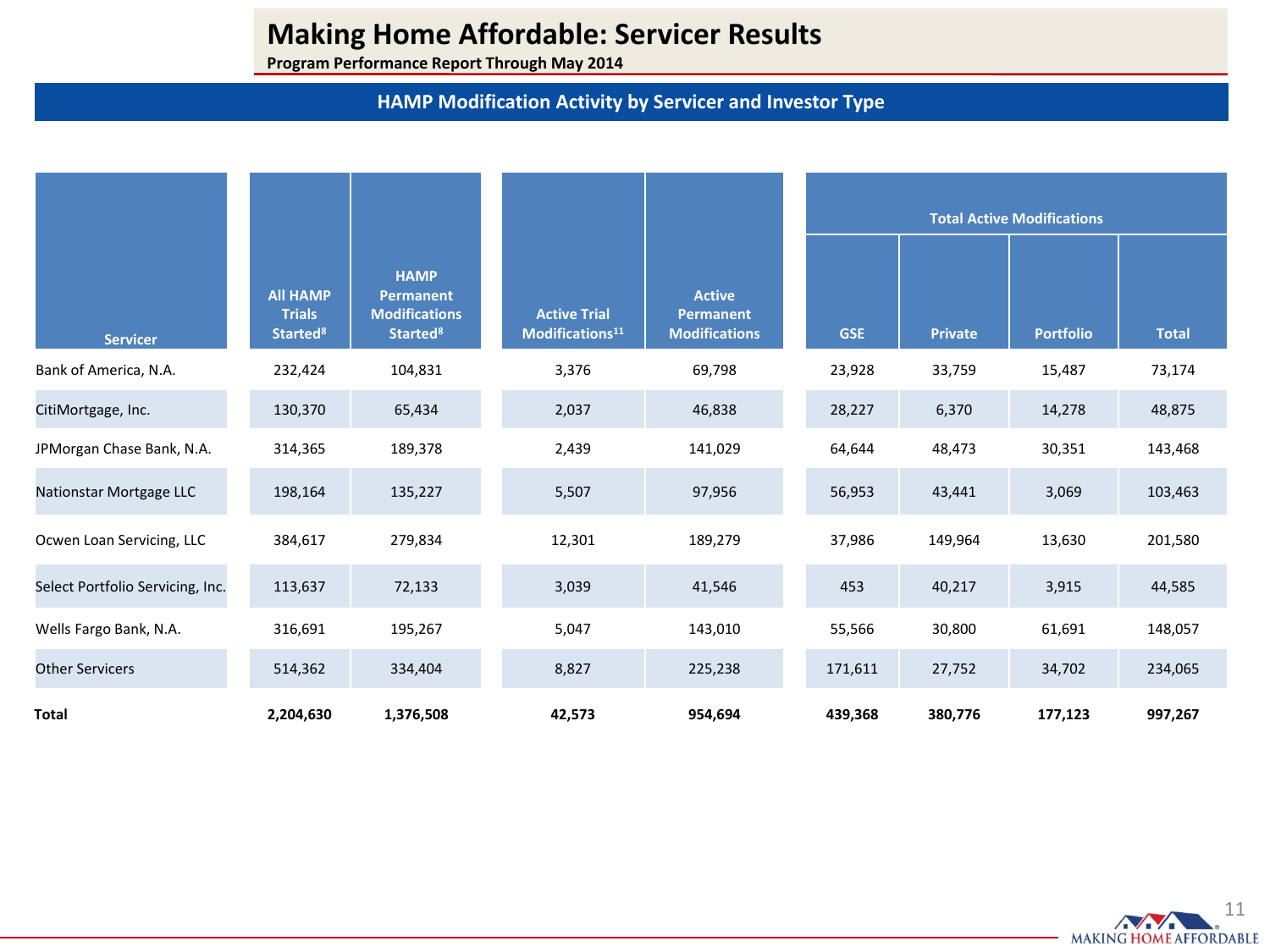**Program Performance Report Through May 2014**

## **Servicer Outreach to HAMP Eligible 60+ Day Delinquent Homeowners: Cumulative Servicer Results, May 2013 – April 2014**

Per program guidance, servicers are directed to establish Right Party Contact (RPC) with homeowners of delinquent HAMP eligible loans and then evaluate the homeowners' eligibility for HAMP. There is a range of performance results across top program servicers with respect to making RPC and completing the evaluations.



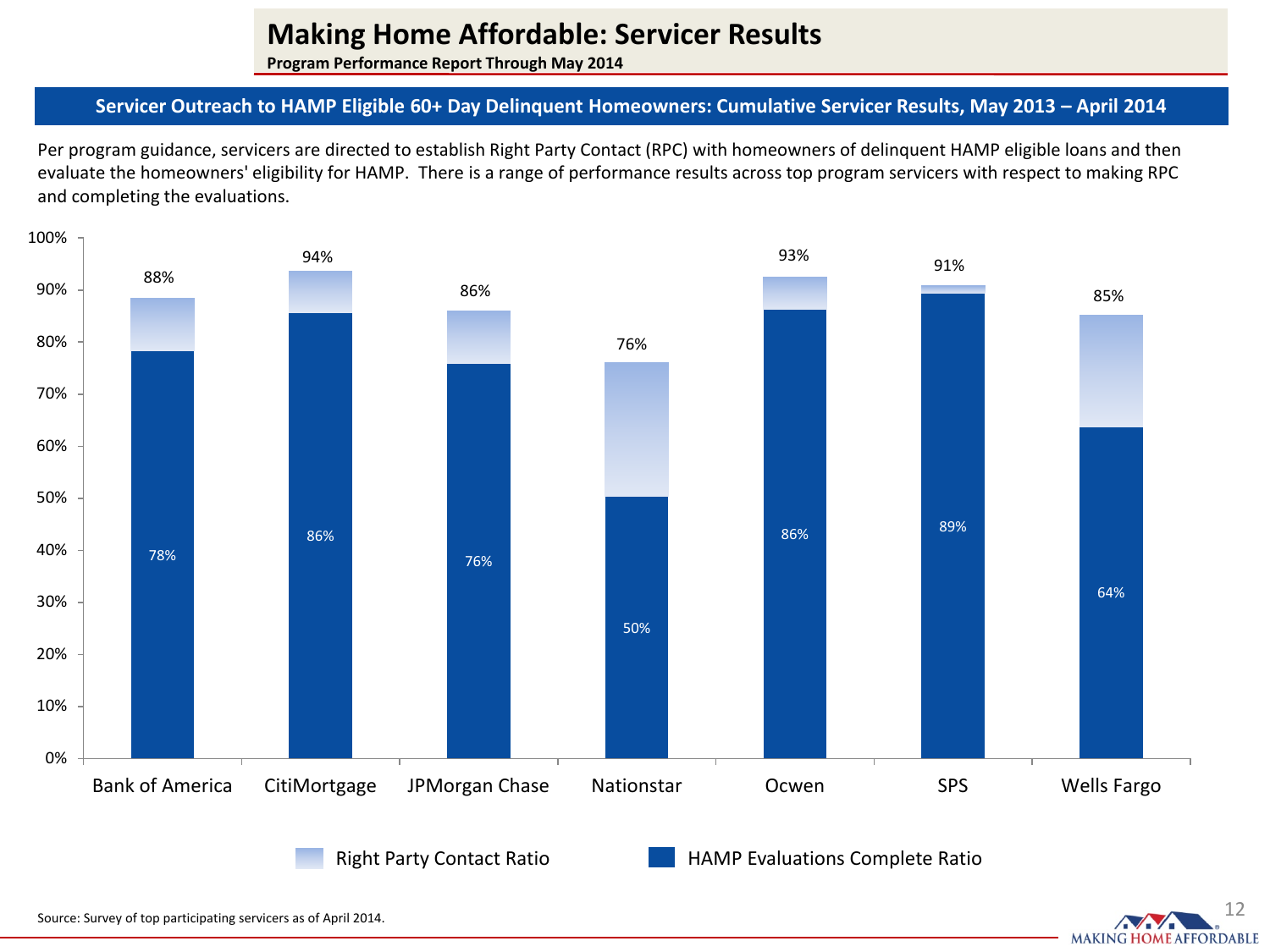**Program Performance Report Through May 2014**

## **HAMP Average Homeowner Delinquency at Trial Start**

Servicers are instructed to follow a series of steps in order to evaluate homeowners for HAMP, including:

- Identifying and soliciting homeowners in the early stages of delinquency;
- Making reasonable efforts to establish right party contact with the homeowners;
- Gathering required documentation once contact is established in order to evaluate the homeowner for a HAMP trial; and,
- Communicating decisions to the homeowner.

Effective October 1, 2011, a new servicer compensation structure exists to encourage servicers to work with struggling homeowners in the early stages of delinquency, with the highest incentives paid for permanent modifications completed when the homeowner is 120 days delinquent or less at the trial start.



**MAKING HOME AFFORDABLE**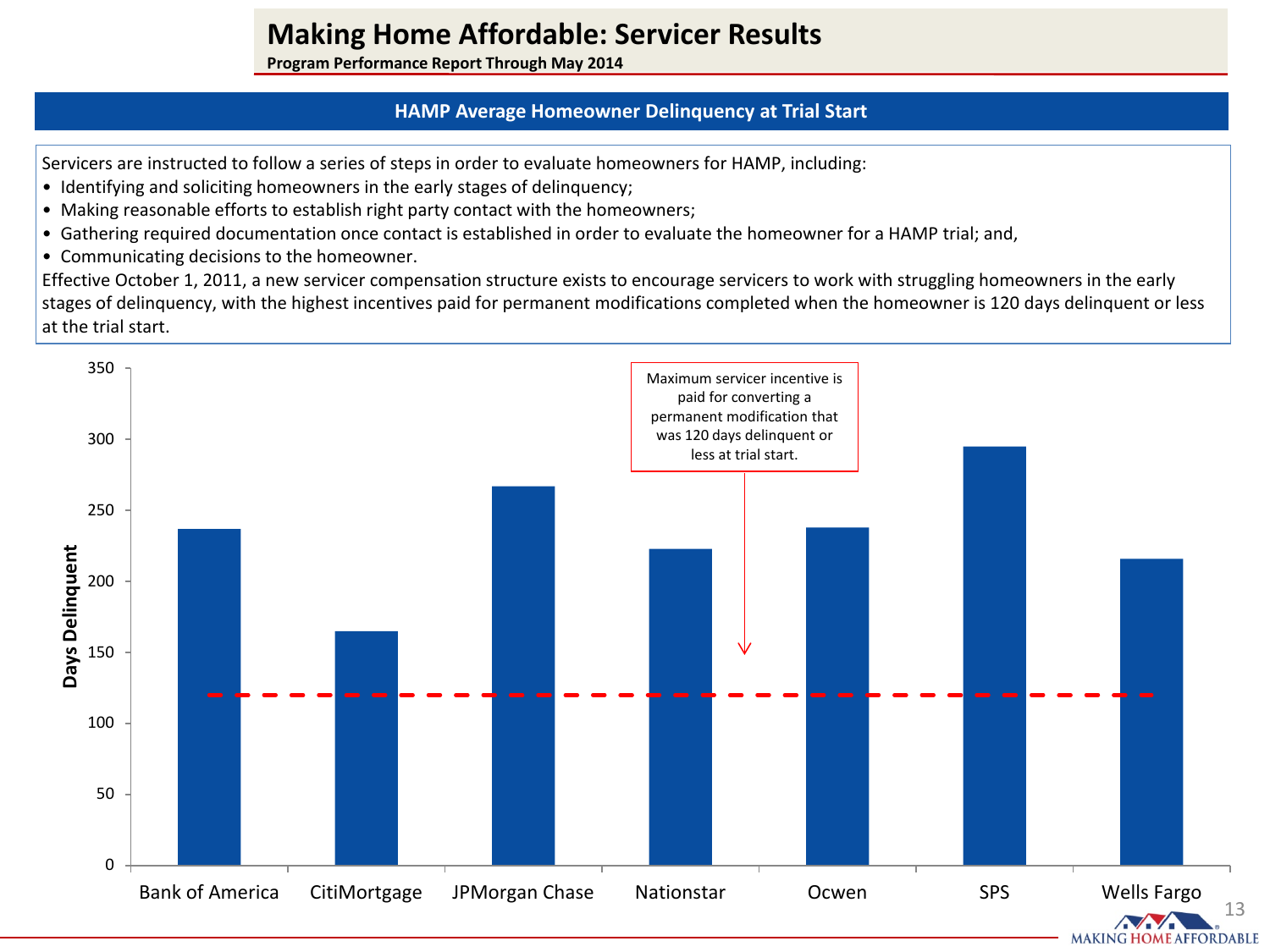**Program Performance Report Through May 2014**

## **HAMP Conversion Rate**

Per program guidelines, effective June 1, 2010, all trials must be started using verified income documentation. Servicers have converted most eligible trials to permanent modifications. Prior to June 1, 2010, some servicers initiated trials using stated income information. Of trials started prior to June 1, 2010, 44% have converted to permanent modifications.



For trials started on or after June 1, 2010 the average length of a trial is 3.5 months.

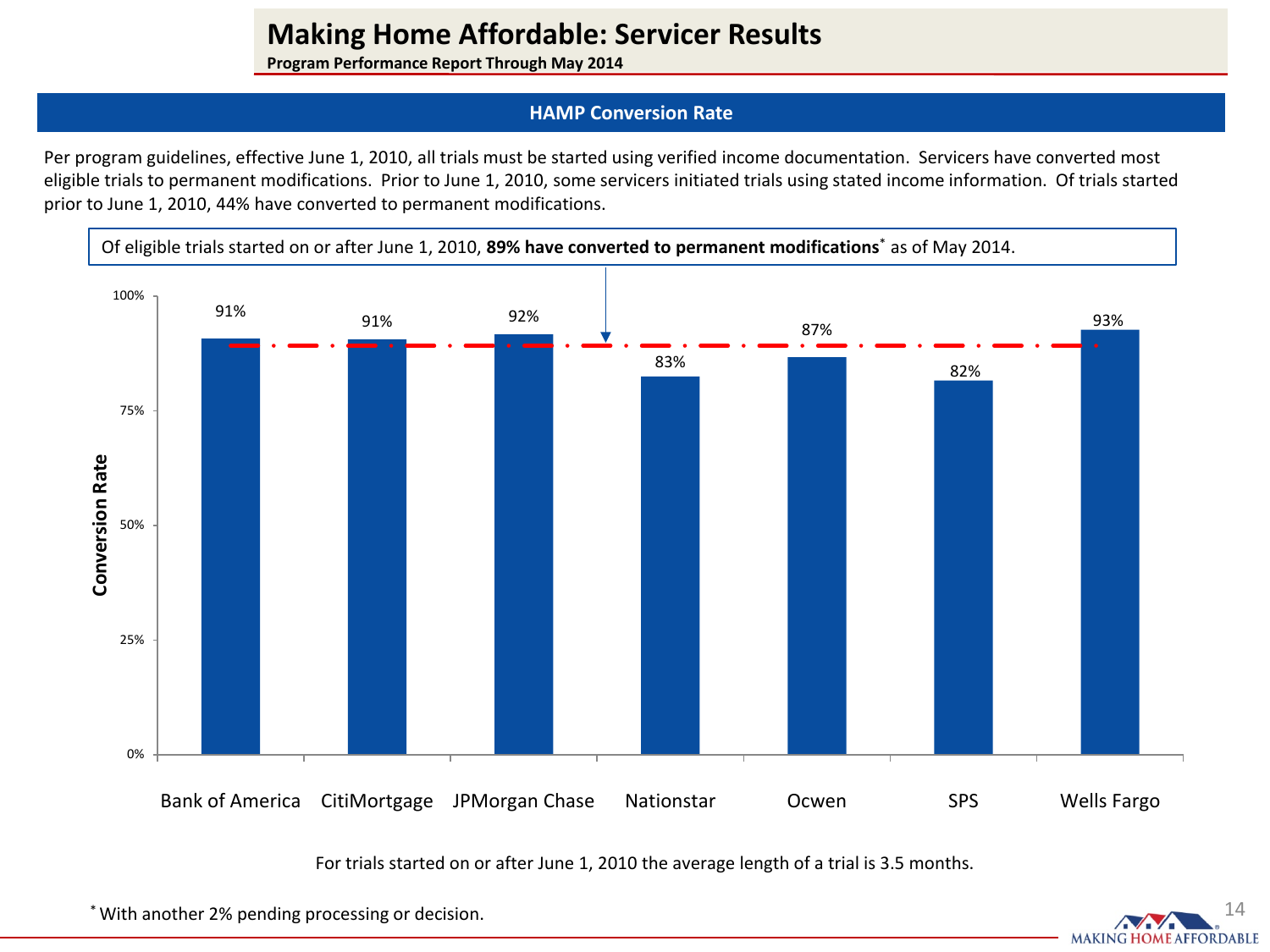**Program Performance Report Through May 2014**

# **Disposition Path of Homeowners Not in HAMP Survey Data For Actions Completed Through April 2014**<sup>12</sup> **(Top Servicers)**

### **Status of Homeowners Not Accepted for a HAMP Trial or Those Whose HAMP Trial was Cancelled**

- HAMP guidance requires that servicers evaluate homeowners with eligible loans for HAMP, before considering other foreclosure alternatives.
- For those homeowners that did not qualify for HAMP or did not successfully complete the trial period, 59% received an alternative modification or resolved their delinquency.

### **Status of Homeowners with Disqualified HAMP Permanent Modification**

- HAMP guidance requires that a servicer work with a delinquent homeowner in a permanent modification to cure the delinquency.
- In the event the homeowner cannot bring a delinquent HAMP modification current without additional assistance, the servicer is prevented from commencing foreclosure proceedings until the borrower is evaluated for any other loss mitigation action.
- The majority of homeowners who disqualify from a HAMP permanent modification receive an alternative to foreclosure or resolve their delinquency. Approximately one quarter have been referred to foreclosure.

**Servicer** 

0%

20%

40%

Permanent

৳  $\mathbf{\tilde{x}}$ 



**Totals 31,386 13,564 36,806 32,880 74,777 26,129 46,226 261,768**

16%

4%

 $\frac{3\%}{6\%}$  12% 12%  $\frac{12\%}{7\%}$  12%

Bank of America CitiMortgage JPMorgan Chase Nationstar Ocwen SPS Wells Fargo Top Servicers

9% 13% <mark>3% 7% 7% 21%</mark> 2016 9% 9% 6%

21% 10%

21%

5%

8% 11%

44% 36%

8%

6% 7% 11% 8%

14%

25%

13% 3% 7%

10%

21% 39% 14%

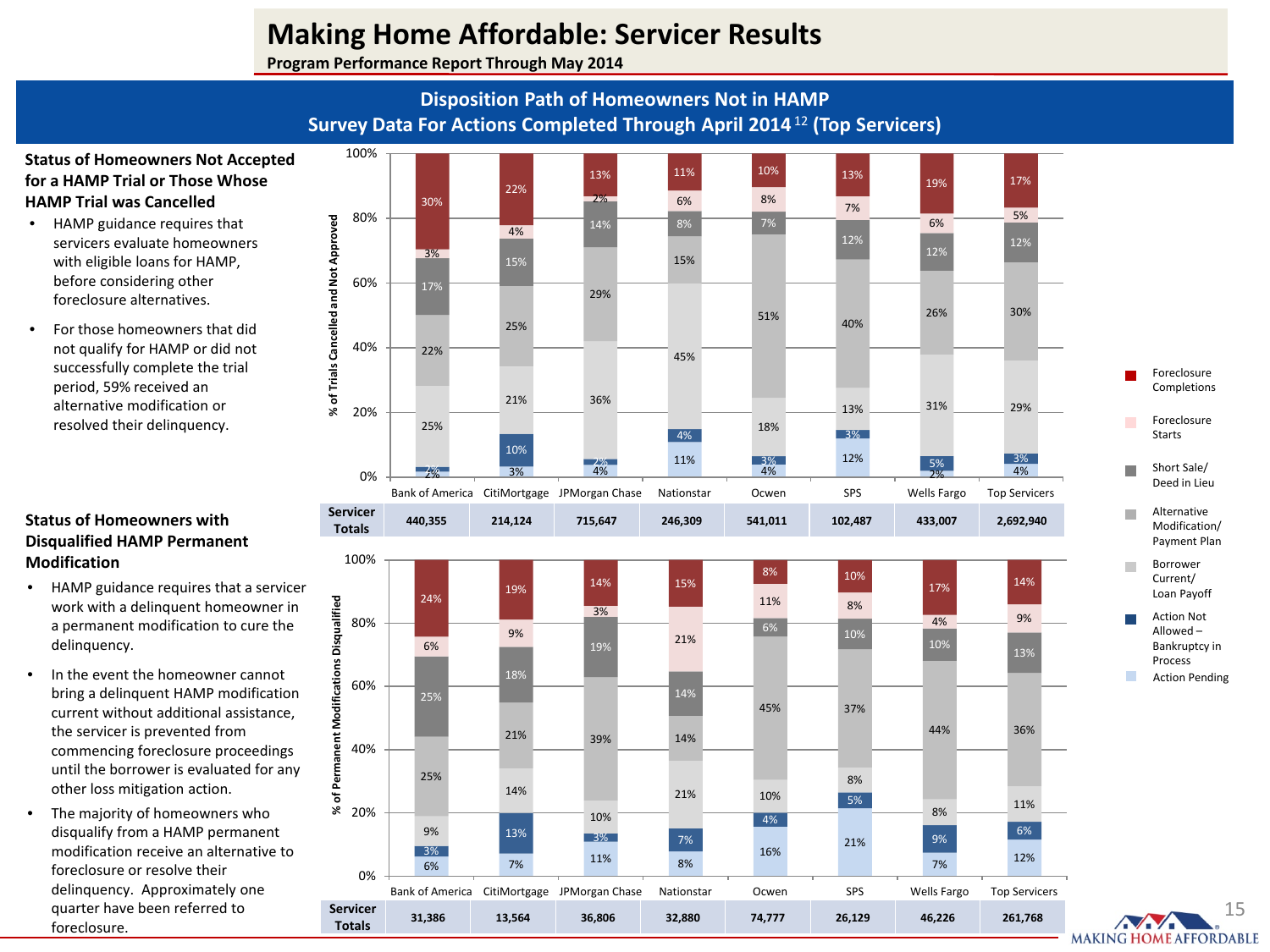**Program Performance Report Through May 2014**

## **Appendix A1: Terms and Methodology**

### **HAMP Terms and Methodology:**

### Action Pending:

Includes homeowners who were not approved for a HAMP trial modification, trial loans that have been cancelled or permanent modifications that have been disqualified, but further action has yet to be taken at this time.

### Average Delinquency at Trial Start:

For all permanent modifications started, the average number of days delinquent as of the trial plan start date. Delinquency is calculated as the number of days between the homeowner's last paid installment before the trial plan and the first payment due date of the trial plan.

### Back-End Debt-to-Income Ratio:

Ratio of total monthly debt payments (including mortgage principal and interest, taxes, insurance, homeowners association and/or condo fees, plus payments on installment debts, junior liens, alimony, car lease payments and investment property payments) to monthly gross income. Homeowners who have a back-end debt-to-income ratio of greater than 55% are required to seek housing counseling under program guidelines.

### Conversion Rate:

Ratio of permanent modifications to trials eligible to convert, defined as those three months in trial, or four months if the borrower was at risk of imminent default at trial modification start. Permanent modifications transferred among servicers are credited to the originating servicer. Trial modifications transferred are

reflected in the current servicer's population.

### Disqualification:

A permanent modification disqualifies from HAMP when the borrower has missed the equivalent of three full monthly payments. Once disqualified, the borrower is no longer eligible to receive HAMP incentives. However, the terms of the permanent modification remain the same, and the servicer will continue to work with the borrower to cure the delinquency or identify other loss mitigation options.

### Eligible Loans:

Homeowners with HAMP eligible loans, which include conventional loans that were originated on or before January 1, 2009; excludes loans with current unpaid principal balances greater than current conforming loan limits-current unpaid principal balance must be no greater than: \$729,750 for a single-unit property, 2 units: \$934,200, 3 Units: \$1,129,250, 4 Units: \$1,403,400; FHA and VA loans; loans where investor pooling and servicing agreements preclude modification; and manufactured housing loans with title/chattel issues that exclude them from HAMP.

### Evaluation Complete:

HAMP evaluations complete ratio reflects the share of homeowners who have been evaluated for HAMP as a percent of HAMP eligible loans, excluding homeowners where RPC or HAMP evaluation is no longer needed. Evaluated homeowners include those offered a trial plan, those that are denied or did not accept a trial plan and homeowners that failed to submit a complete HAMP evaluation package by program-specified timelines.

#### Front-End Debt-to-Income Ratio:

Ratio of housing expenses (principal, interest, taxes, insurance and homeowners association and/or condo fees) to monthly gross income.

### Median Monthly Housing Payment:

Principal and interest payment. Before modification payment is homeowner's current payment at time of evaluation.

#### Payment Plan:

An arrangement with the borrower and servicer that does not involve a formal loan modification.

### RPC:

Right Party Contact (RPC) is achieved when a servicer has successfully communicated directly with the homeowner obligated under the mortgage about resolution of their delinquency in accordance with program guidelines. The RPC ratio reflects the share of homeowners with which the servicer has established RPC as a percent of HAMP eligible loans, excluding homeowners where RPC or HAMP evaluation is no longer needed.

### Total Active:

Reflects active HAMP trials and permanent modifications.

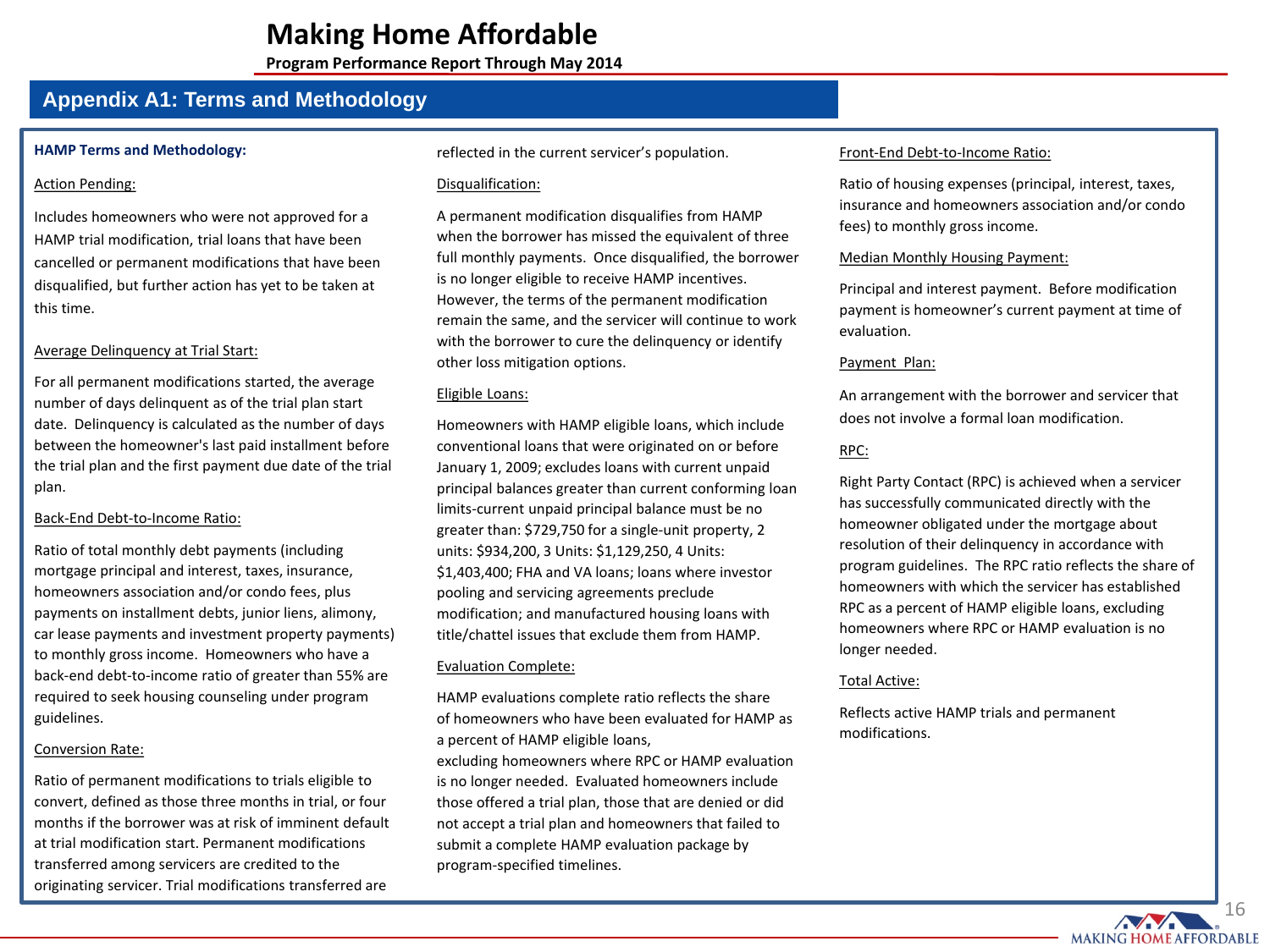**Program Performance Report Through May 2014**

## **Appendix A2: General Program Notes**

#### **General MHA Program Notes:**

- MHA Program Effective Dates: HAMP First Lien: April 6, 2009 PRA: October 1, 2010 2MP: August 13, 2009 HAFA: April 5, 2010
- 1MP, PRA, Treasury FHA-HAMP, RD-HAMP, 2MP, and HAFA Program Metrics: Data includes activity reported into the HAMP system of record through the end of cycle for the current reporting month, though the effective date may occur in the following month.

#### *MHA First Lien Program Notes:*

- MHA First Lien Permanent Modifications Started includes: HAMP Tier 1, HAMP Tier 2, GSE Standard Modifications and both Treasury FHA- and RD-HAMP. HAMP Tier 1 includes both GSE and Non-GSE modifications. The GSEs do not participate in HAMP Tier 2, however the GSE Standard Modification is similar to HAMP Tier 2. FHA-HAMP and RD-HAMP are similar to HAMP Tier 1.
- GSE Standard Modification data is provided by Fannie Mae and Freddie Mac as of May 2014. The GSEs undertake other foreclosure prevention activities beyond their participation in MHA which is not reflected in this report. Per the Federal Housing Finance Agency's Foreclosure Prevention Report for the First Quarter of 2014, since 4Q 2008, the GSEs have completed more than 1.6 million permanent modifications, which includes their activity under

MHA. Please visit www.FHFA.gov for the complete FHFA report.

*Treasury FHA-HAMP Program Notes:* 

The FHA undertakes other foreclosure prevention activities beyond their participation in MHA which is not reflected in this report. As reported in the June 2014 edition of the Obama Administration's Housing Scorecard, FHA has offered more than 2.3 million loss mitigation and early delinquency interventions through May 2014 since April 2009, which includes their activity under MHA.

#### *2MP Program Notes:*

- Number of modifications started is net of cancellations, which are primarily due to servicer data corrections.
- 2MP loans previously reported under top servicers that were transferred to or acquired by nonparticipating 2MP servicers are reflected in "Other Servicers."
- Borrowers with an active 1MP permanent modification who have also received a 2MP modification realize a higher monthly payment reduction on their first lien compared to the overall population of 1MP borrowers as the median first lien unpaid principal balance is higher.

*HAFA Program Notes:*

• Unless otherwise noted, HAFA Transactions Completed includes GSE activity under the MHA program in addition to the GSE Standard HAFA

program implemented in November 2012. GSE Standard HAFA data provided by Fannie Mae and Freddie Mac as of May 2014. It does not include other GSE short sale and deed-in-lieu activity outside the HAFA program. Per the Federal Housing Finance Agency's Foreclosure Prevention Report for the First Quarter of 2014, since 4Q 2008 the GSEs have completed more than 565,000 short sales and deed-in-lieu of foreclosure actions, which includes their activity under MHA. Please visit www.FHFA.gov for the complete FHFA report.

The debt relief represents the obligation relieved by the short sale or deed-in-lieu transaction and is calculated as the unpaid principal balance and allowable transactions costs less the property sales price. The allowable transaction costs may include release of any subordinate lien, borrower relocation assistance, sales commission, and closing costs for taxes, title, and attorney fees.

### *PRA Program Notes:*

• Eligible loans include those receiving evaluation under HAMP PRA guidelines plus loans that did not require an evaluation but received principal reduction on their modification.

#### *UP Program Notes:*

• Data is as reported by servicers via survey for UP participation through April 2014.

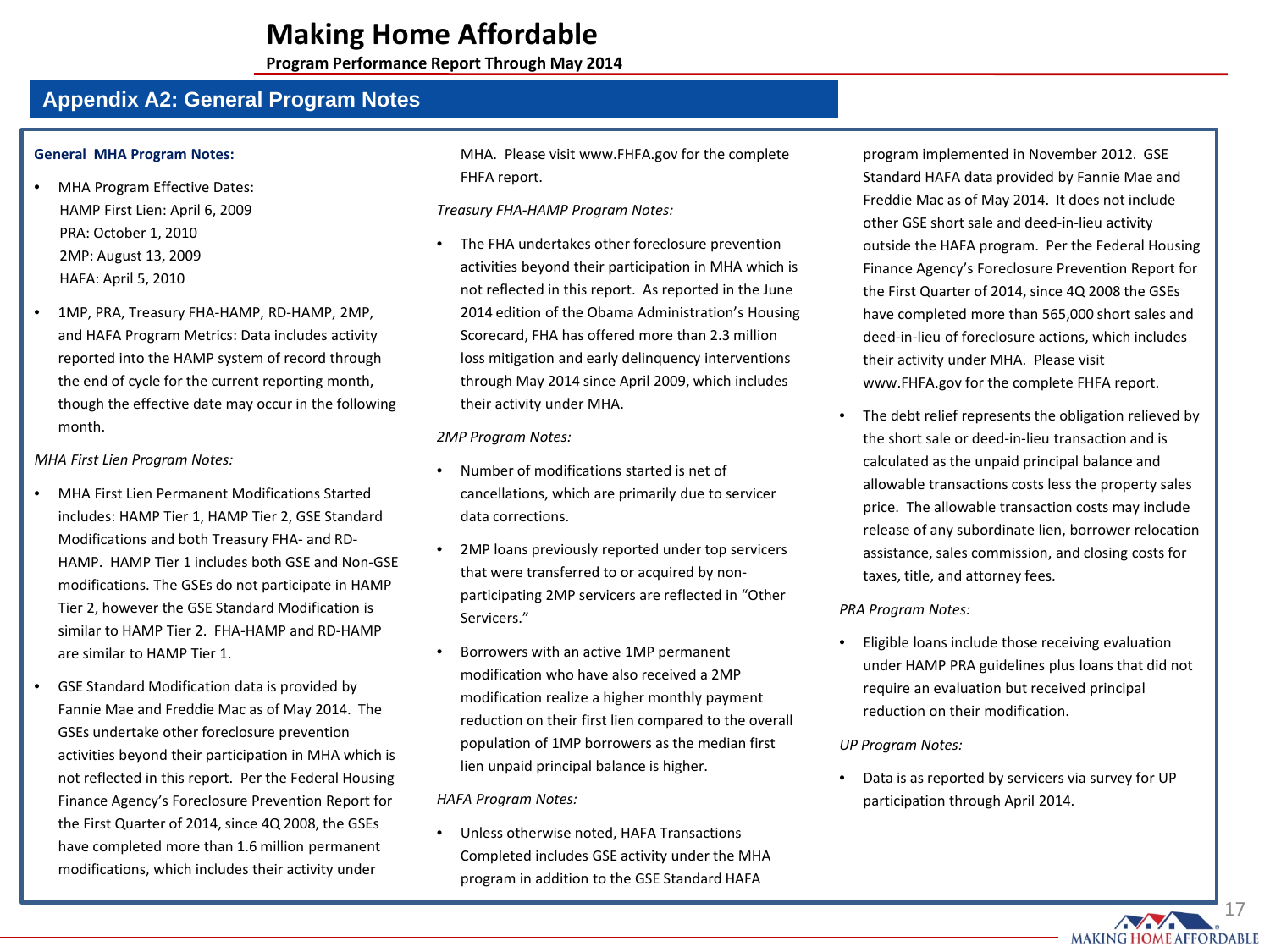**Program Performance Report Through May 2014**

# **Appendix A3: End Notes**

#### **SUMMARY AND PROGRAM RESULTS :**

- 1. This does not include trial modifications that have cancelled or not yet converted to permanent modifications, or HAFA transactions started but not yet completed .
- 2. Servicers may enter new trial modifications into the HAMP system of record at any time.
- 3. Includes some modifications with additional principal reduction outside of HAMP PRA.
- 4. Under HAMP PRA, principal reduction vests over a 3-year period. The amounts noted reflect the entire amount that may be forgiven.
- 5. Principal amount reduced as a percentage of before -modification UPB, excluding capitalization.
- 6. Subject to investor restrictions. Effective February 1, 2013, Supplemental Directive 12 -09 expanded the acceptable DTI range for Tier 2 to 10 -55%.
- 7. For active permanent modifications. Median % reflects percent of the median monthly payment before modification .

### **SERVICER RESULTS:**

- 8. As reported into the HAMP system of record by servicers. Excludes Treasury FHA -HAMP modifications. Totals reflect impact of servicing transfers. Servicers may enter new trial modifications into the HAMP system of record at any time.
- 9. While both GSE and non -GSE loans are eligible for HAMP, at the present time due to GSE policy, servicers can only offer PRA on non -GSE modifications under HAMP. Servicer volume can

vary based on the investor composition of the servicer's portfolio and respective policy with regards to PRA.

- 10. Includes Non -GSE activity under the MHA program only. Servicer GSE program data not available .
- 11. These figures may include trial modifications that have been converted to permanent modifications, but not reported as such in the HAMP system of record. Additionally, servicers may process cancellations of permanent modifications for reasons, including but not limited to, data corrections, loan repurchase agreements, etc. This process requires reverting the impacted permanent modifications to trials in the HAMP system of record with re -boarding of some of these permanent modifications in subsequent reporting periods. Prior to being re -boarded as permanent modifications, these modifications are reported as Active Trials.
- 12. Data is as reported by servicers for actions completed through April 2014 and reflects the status of homeowners as of that date; a homeowner's status may change over time. Survey data is not subject to the same data quality checks as data uploaded into the HAMP system of record. Excludes cancellations and disqualifications pending data corrections and loans otherwise removed from servicing portfolios.

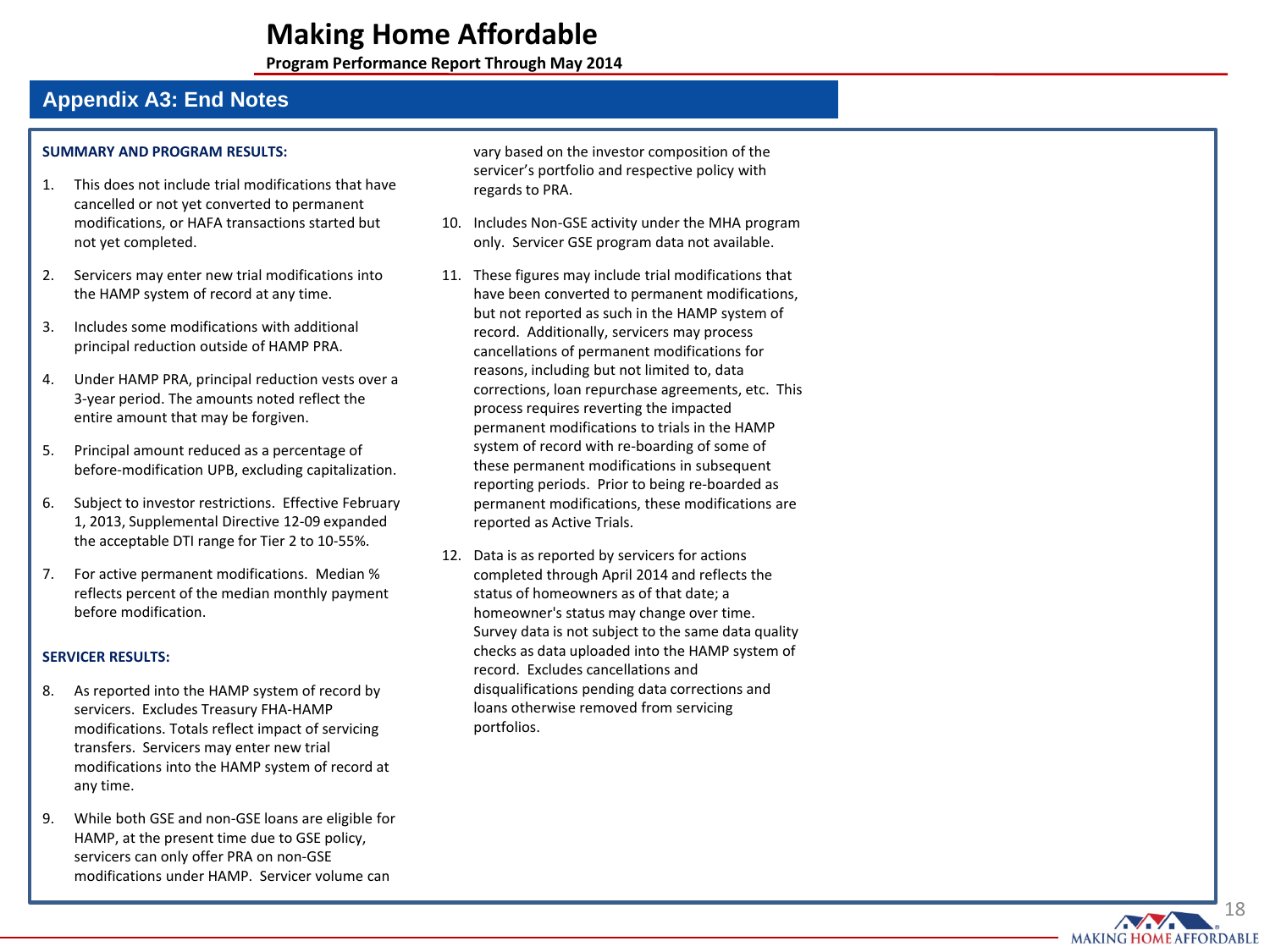**Program Performance Report Through May 2014**

## **Appendix A4: Non-GSE Participants in HAMP**

Servicers participating in the HAMP First Lien Modification Program may also offer additional support for homeowners, including Home Affordable Foreclosure Alternatives (HAFA), a forbearance for unemployed borrowers through the Unemployment Program (UP), and Principal Reduction Alternative (PRA).

Effective October 3, 2010, the ability to make new financial commitments under the Troubled Asset Relief Program (TARP) terminated, and consequently no new Servicer Participation Agreements may be executed. In addition, effective June 25, 2010, no new housing programs may be created under TARP.

| Allstate Mortgage Loans &              | <b>Hartford Savings Bank</b>           | PNC Mortgage <sup>4</sup>             |
|----------------------------------------|----------------------------------------|---------------------------------------|
| Investments, Inc.                      | Hillsdale County National Bank         | Purdue Employees Federal Credit       |
| AMS Servicing, LLC                     | <b>Horicon Bank</b>                    | Union                                 |
| Bank of America, N.A. <sup>1</sup>     | IC Federal Credit Union                | QLending, Inc.                        |
| <b>Bank United</b>                     | Idaho Housing and Finance Association  | <b>Residential Credit Solutions</b>   |
| Bayview Loan Servicing, LLC            | iServe Residential Lending LLC         | RG Mortgage Corporation               |
| Carrington Mortgage Services, LLC      | iServe Servicing Inc.                  | RoundPoint Mortgage Servicing         |
| CCO Mortgage                           | JPMorgan Chase Bank, N.A. <sup>2</sup> | Corporation                           |
| Central Florida Educators Federal      | Lake City Bank                         | <b>Schools Financial Credit Union</b> |
| Credit Union                           | Liberty Bank and Trust Co.             | Select Portfolio Servicing, Inc.      |
| CitiMortgage, Inc.                     | Los Alamos National Bank               | Servis One Inc., dba BSI Financial    |
| Citizens 1st National Bank             | Magna Bank                             | Services, Inc.                        |
| Community Bank & Trust Company         | Marix Servicing, LLC                   | Specialized Loan Servicing, LLC       |
| <b>CUC Mortgage Corporation</b>        | Midland Mortgage Company               | <b>Sterling Savings Bank</b>          |
| DuPage Credit Union                    | <b>Midwest Community Bank</b>          | <b>Technology Credit Union</b>        |
| Fay Servicing, LLC                     | Mission Federal Credit Union           | The Golden 1 Credit Union             |
| <b>Fidelity Homestead Savings Bank</b> | Mortgage Center, LLC                   | U.S. Bank National Association        |
| First Bank                             | Nationstar Mortgage LLC                | <b>United Bank</b>                    |
| First Financial Bank, N.A.             | Navy Federal Credit Union              | United Bank Mortgage Corporation      |
| Franklin Credit Management             | Ocwen Loan Servicing, LLC <sup>3</sup> | Vantium Capital, Inc.                 |
| Corporation                            | OneWest Bank                           | Wells Fargo Bank, N.A. <sup>5</sup>   |
| Glass City Federal Credit Union        | <b>ORNL Federal Credit Union</b>       | Yadkin Valley Bank                    |
| <b>Great Lakes Credit Union</b>        | Pathfinder Bank                        |                                       |
| Greater Nevada Mortgage Services       | PennyMac Loan Services, LLC            |                                       |
| <b>Green Tree Servicing LLC</b>        | PNC Bank, National Association         |                                       |

<sup>1</sup> Bank of America, N.A. includes all loans previously reported under BAC Home Loans Servicing LP, Home Loan Services and Wilshire Credit Corporation.

Bank. <sup>4</sup> Formerly National City Bank.

<sup>2</sup> JPMorgan Chase Bank, N.A. includes all loans previously reported under EMC Mortgage Corporation. <sup>5</sup> Wells Fargo Bank, N.A. includes all loans previously reported under Wachovia Mortgage, FSB.<br><sup>3</sup> Ocwen Loan Servicing,

Homeward Residential, Inc., GMAC Mortgage, LLC and also reflects recent acquisitions from OneWest